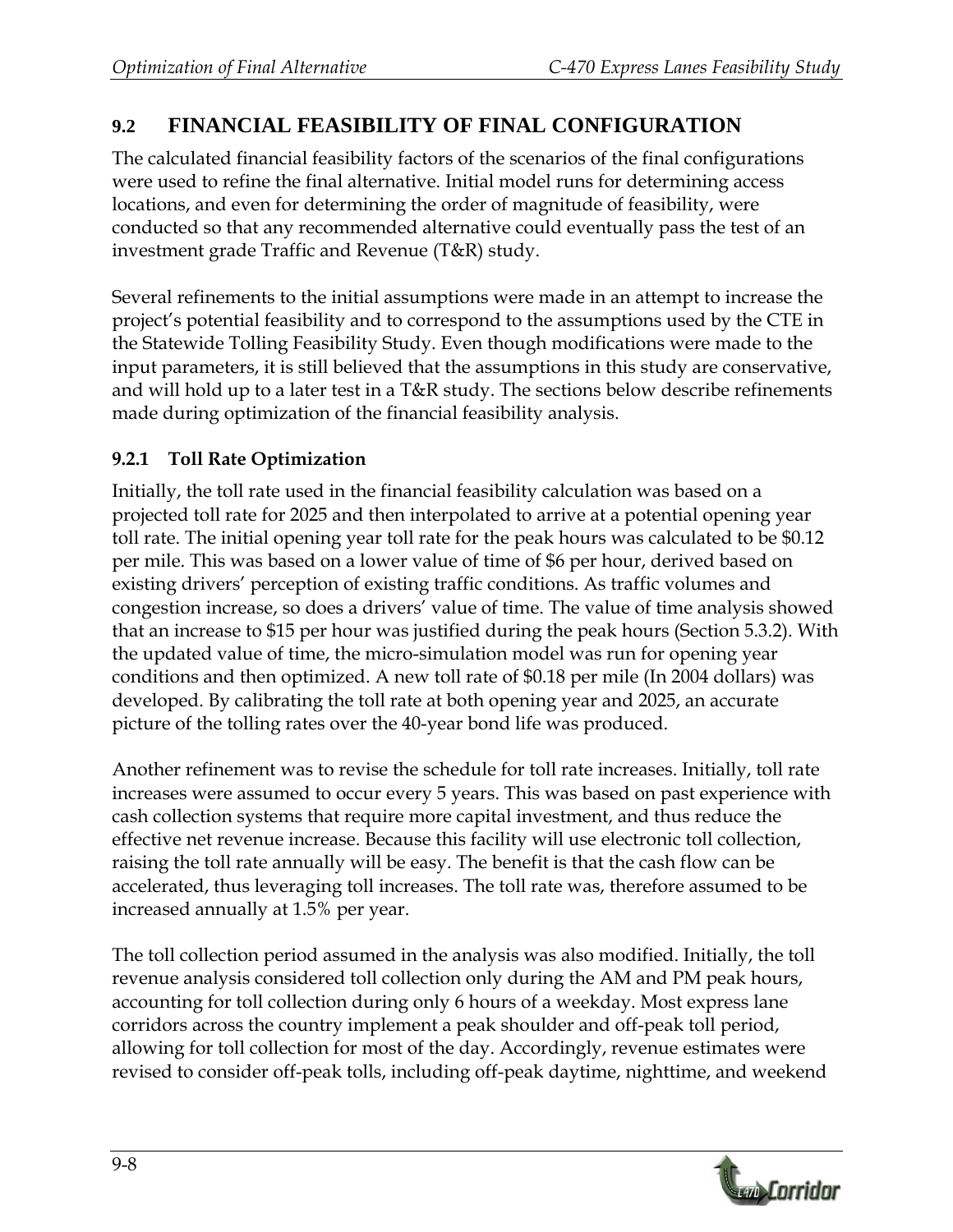hours. Consistent with the lower demand during these non-peak periods, the toll rate in these periods was reduced.

The tolling schedule subsequently produced assumes three defined toll collection periods on weekdays: peak period, peak shoulder, and off-peak. The weekend consists of an off-peak period only. The AM and PM peak hour toll rate for an assumed 2008 opening year would be approximately \$0.18 in 2004 dollars. The projected 2025 AM and PM peak hour toll rate will be approximately \$0.28 in 2004 dollars. This would be an approximate cost of \$2.24 for opening year and \$3.50 in 2025 in 2004 dollars, to travel the entire corridor from Kipling Parkway to I-25. The proposed toll schedule is shown in Table 9.2.

|                    |                | <b>Opening Year 2008</b>      |                              | 2025                          |                                 |  |  |
|--------------------|----------------|-------------------------------|------------------------------|-------------------------------|---------------------------------|--|--|
| <b>Time Period</b> | <b>Hours</b>   | <b>Toll</b><br>Rate/Mile (\$) | <b>Through</b><br>Trip (\$)* | <b>Toll</b><br>Rate/Mile (\$) | <b>Through</b><br>Trip $(\$)^*$ |  |  |
| AM Off-Peak        | $5:00 - 5:30$  | 0.06                          | 0.71                         | 0.10                          | 1.25                            |  |  |
| AM Shoulder        | $5:30 - 6:30$  | 0.10                          | 1.25                         | 0.14                          | 1.75                            |  |  |
| AM Peak            | $6:30 - 8:00$  | 0.18                          | 2.24                         | 0.28                          | 3.50                            |  |  |
| AM Shoulder        | $8:00 - 9:00$  | 0.10                          | 1.25                         | 0.14                          | 1.75                            |  |  |
| AM Off-Peak        | $9:00 - 12:00$ | 0.06                          | 0.75                         | 0.10                          | 1.25                            |  |  |
| PM Off-Peak        | $12:00 - 2:00$ | 0.06                          | 0.75                         | 0.10                          | 1.25                            |  |  |
| <b>PM Shoulder</b> | $2:00 - 3:00$  | 0.10                          | 1.25                         | 0.14                          | 1.75                            |  |  |
| <b>PM Peak</b>     | $3:00 - 6:00$  | 0.18                          | 2.24                         | 0.28                          | 3.50                            |  |  |
| <b>PM Shoulder</b> | $6:00 - 7:00$  | 0.10                          | 1.25                         | 0.14                          | 1.75                            |  |  |
| PM Off-Peak        | $7:00 - 10:00$ | 0.06                          | 0.75                         | 0.10                          | 1.25                            |  |  |

#### **Table 9.1 Toll Schedule Final Configuration**

*\* Through trip assumes travel of the entire 12.5-mile express lane corridor length. All dollar amounts are in 2004 dollars.* 

These values are shown strictly for analysis purposes; ultimately, it will be the responsibility of the CTE to determine the final toll structure, toll rates, and escalation schedule.

## **9.2.2 Roadway Design Capital Cost Estimates**

The initial roadway typical section assumed complete reconstruction of the existing facility in order to add express lanes in the center. The initial typical section used preferred shoulder widths in accordance with AASHTO requirements. The typical section consisted of 8-foot inside shoulders and 12-foot outside shoulders in both the express lanes and general purpose lanes. Due to the high cost of reconstructing the entire pavement section, cost saving measures were considered. These measures included reducing the shoulder width, removing the proposed barrier section and replacing it with a 4-foot buffer separation, constructing a two-lane reversible facility,

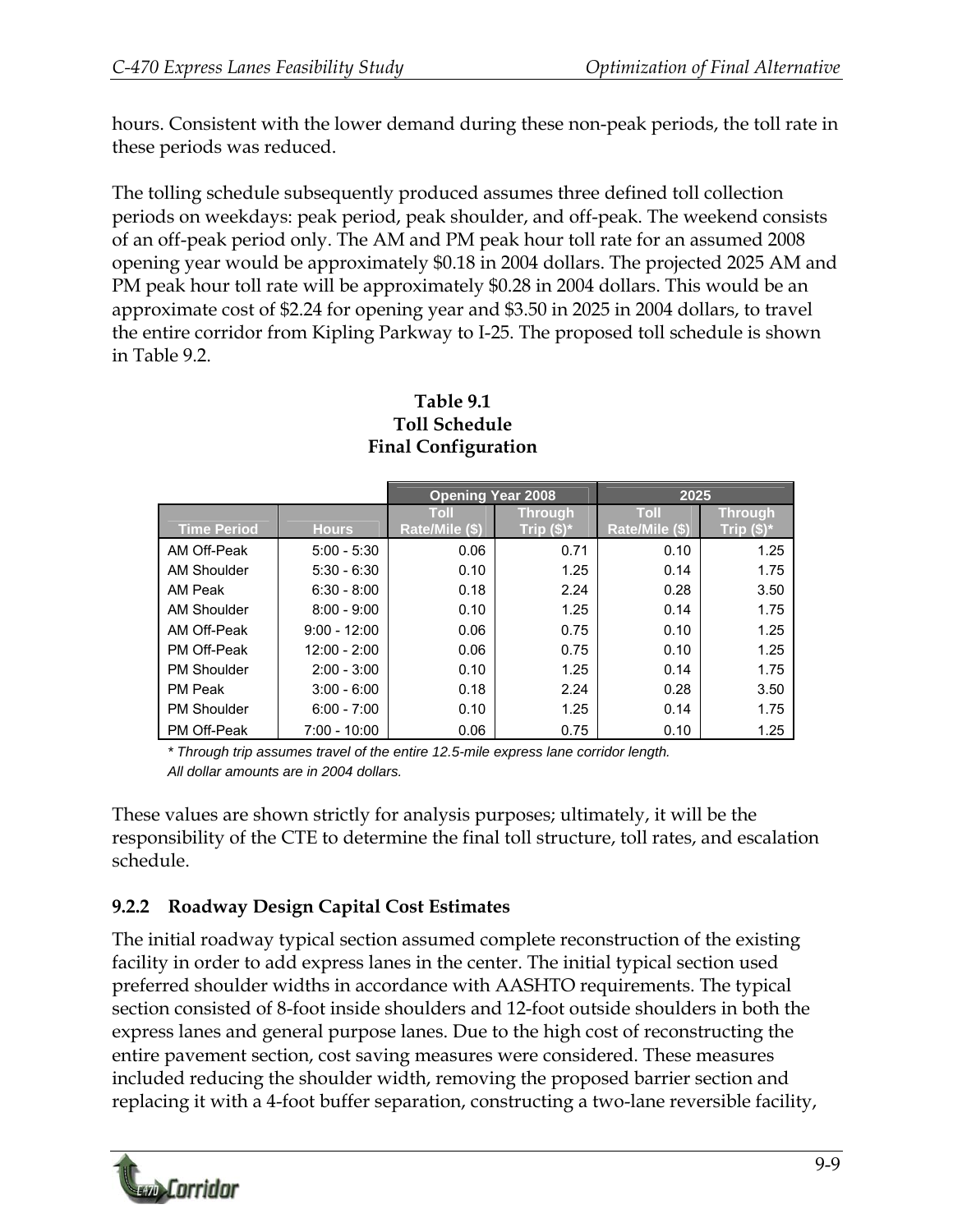and providing a single lane in each direction. Ultimately, it was determined that reusing the existing pavement and reducing the shoulder width while maintaining the barrier separation would provide a desirable balance between competing interests. The final recommended typical section consists of salvaging the existing pavement, paving the median, widening to the outside, and overlaying the entire section. The proposed shoulders were also reduced to 4-foot inside and 12-foot outside shoulders.

Based on only one express lane in each direction between Platte Canyon Road and Kipling Parkway, the C-470 express lanes will be constructed in the median on the existing facility and be separated from the general purpose lanes by a 4-foot painted median. Figure 9.4 shows the proposed typical sections for the C-470 express lanes for I-25 to Platte Canyon Road, and from Platte Canyon Road to Kipling Parkway.

The final cost estimate for this configuration consists of the reconstruction of the general purpose lanes in addition to the new express lanes, and all interchange accesses except Santa Fe Drive. The Santa Fe Drive Interchange improvements are being treated as a separate action because they have Independent utility from the express lanes. Therefore, the costs of the Santa Fe Drive Interchange reconstruction are not included in the express lanes cost estimate. The final construction cost is \$316,022,000 in 2004 dollars. These costs include all proposed direct access ramps and toll equipment capital costs. The roadway capital costs estimate is included in Appendix G.

#### **9.2.3 Toll Collection Fees**

The CTE is currently negotiating with E-470 for a toll collection agreement. Though no final agreement has been reached, a toll transaction cost of \$0.12 per transaction for planning purposes only was assumed in these calculations. Only one transaction would be created when a vehicle enters the express lane facility. The transaction cost was based on an audit that E-470 performed on the Northwest Parkway, which identified a higher operating cost than originally predicted. E-470 is currently processing all of Northwest Parkway's toll transactions. This transaction includes the cost of processing each transaction, account maintenance, and mailing monthly billing statements.

## **9.2.4 Financial Feasibility of Final Configuration**

Incorporating the refinements and new assumptions described above, the financial feasibility was recalculated. Based on a capital construction cost of \$316 million and net revenue of \$196 to \$259 million in 2004 dollars, it is believed that the C-470 express lanes could support a bond sale of between 68 and 80 percent of the capital cost with toll revenue. This will require that approximately 20 to 32 percent of the construction cost will need to be funded through other sources. The CTE is in the process of preparing a complete funding package that would address the source of the required 20 to 32 percent supplemental funding. Potential strategies to close the funding gap include leveraging the toll revenue, and supplementing funding sources. The financial feasibility calculations for each scenario are shown in Tables 9.4, 9.5, 9.6, and 9.7.

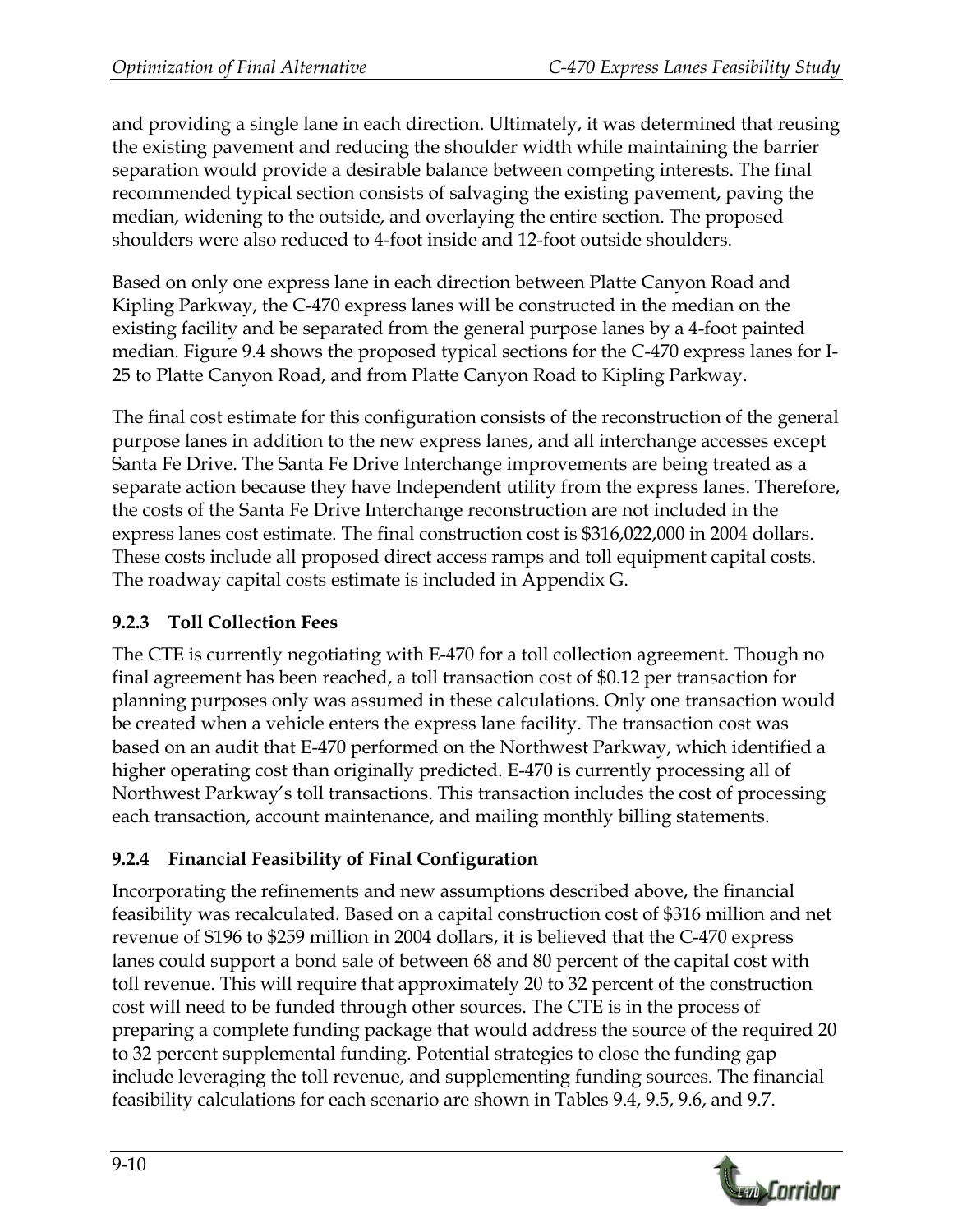

**Figure 9.4 Proposed Typical Section** 

Platte Canyon to -25

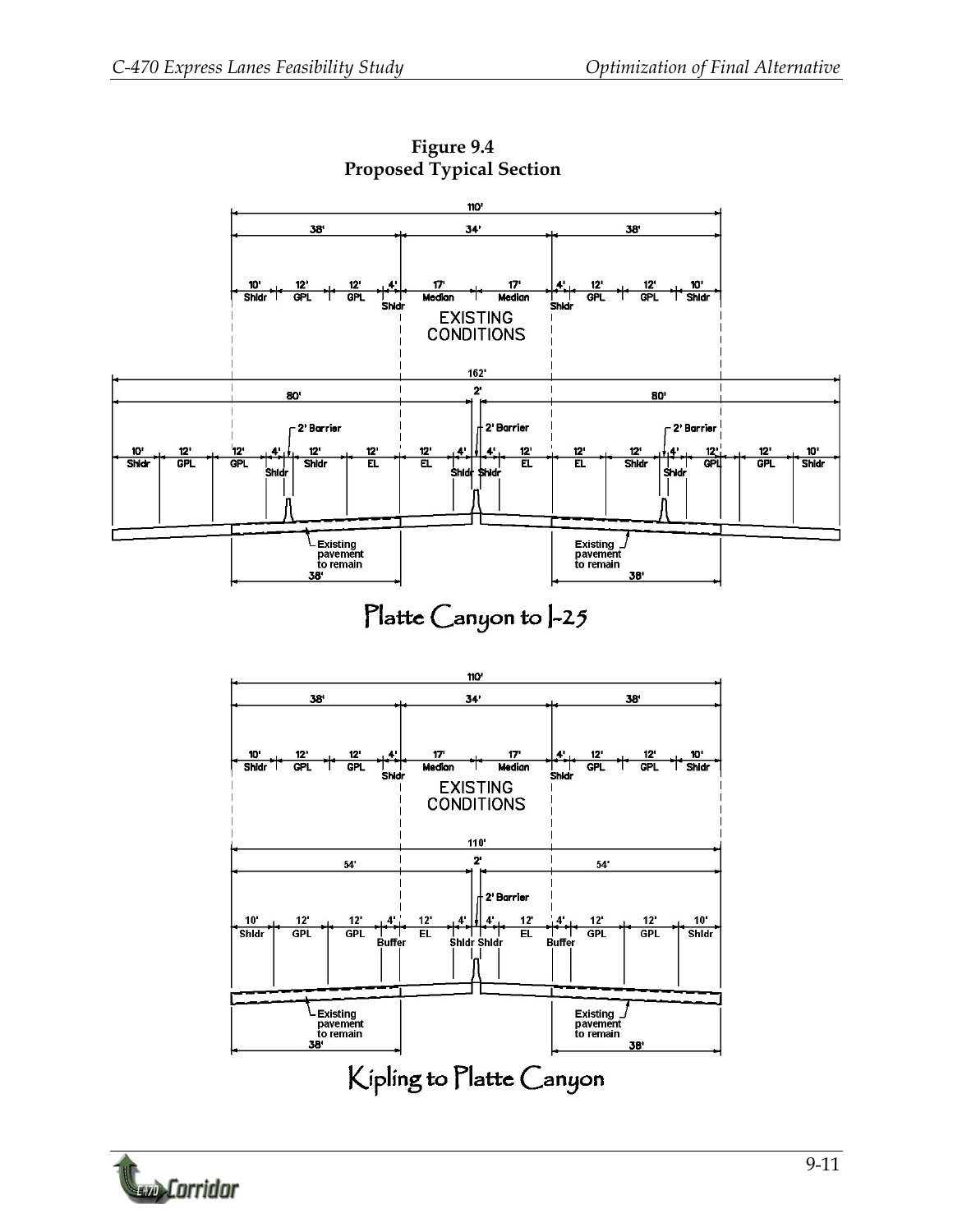**This Page Intentionally Left Blank.** 

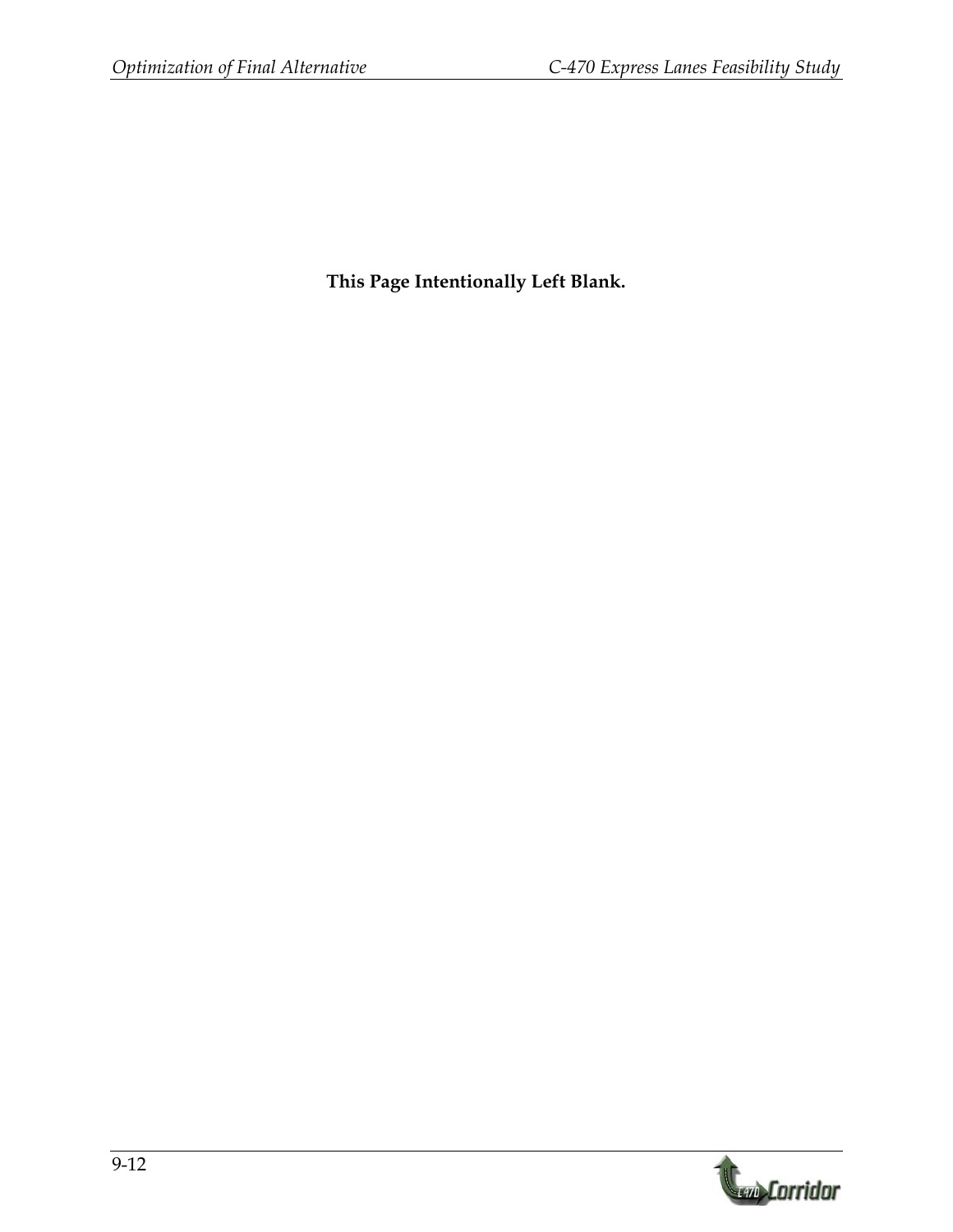**Table 9.2 Financial Feasibility Analysis with 5.5% Bond Rate and 1.75 Senior Lien/ 2.19 Subordinate Lien** 

| <b>Service</b><br>Lien)<br># of<br>Year<br>transactions<br>$\mathbf{S}$<br>$\hat{\mathbf{r}}$<br>$\mathbf{s}$<br>$\frac{9}{6}$<br>$\mathbf{r}$<br>$\mathbf{s}$<br>$\mathbf{f}$<br>2006<br>2007<br>2008<br>\$4,790,495.43<br>7,869,829<br>\$10,209,785.21<br>\$1,995,979.50<br>\$1,074,657.27<br>\$3,070,636.77<br>\$7,139,148.44<br>\$4,079,513.40<br>\$3,059,635.05<br>\$1,397,093.63<br>\$1,662,541.42<br>1.30<br>\$5,476,607.03<br>\$2,167,241.49<br>7,987,877<br>\$10,978,632.60<br>\$2,041,693.20<br>\$3,148,590.18<br>\$4,474,309.95<br>\$3,355,732.46<br>\$1,532,297.93<br>\$1,823,434.54<br>1.30<br>\$2,376,977.16<br>\$4,980,187.26<br>2009<br>\$1,106,896.98<br>\$7,830,042.42<br>\$6,006,607.88<br>2010<br>3,228,669.71<br>\$4,901,107.72<br>\$1,678,461.55<br>\$1,997,369.24<br>1.30<br>$\overline{$5,170,843.51}$<br>8,107,695<br>\$11,805,608.21<br>\$2,088,565.81<br>\$1,140,103.89<br>\$8,576,938.50<br>\$3,675,830.79<br>\$6,579,569.26<br>\$2.603.713.47<br>2011<br>\$12,695,123.76<br>\$5,362,393.03<br>\$1,836,435.97<br>1.30<br>\$5,362,574.39<br>8,229,310<br>\$2,136,628.94<br>\$1,174,307.01<br>\$3,310,935.95<br>\$9,384,187.81<br>\$4,021,794.77<br>\$2,185,358.80<br>\$7,198,829.00<br>\$2,848,771.30<br>2012<br>8,352,750<br>\$13,651,927.03<br>\$1,209,536.22<br>\$3,395,451.27<br>\$10,256,475.76<br>\$5,860,843.29<br>\$4,395,632.47<br>\$2,007,138.11<br>\$2,388,494.35<br>1.30<br>$\overline{$7,867,981.40}$<br>\$3,113,573.00<br>\$5,555,489.58<br>\$2,185,915.05<br>2013<br>8,478,041<br>\$14,681,127.59<br>\$2,236,457.55<br>\$1,245,822.31<br>\$3,482,279.86<br>\$11,198,847.73<br>\$6,399,341.56<br>\$4,799,506.17<br>\$2,191,555.33<br>\$2,607,950.84<br>1.30<br>\$5,749,698.33<br>\$8,590,896.89<br>\$3,399,650.20<br>2014<br>8,605,212<br>\$15,788,224.46<br>\$2,288,290.80<br>\$1,283,196.98<br>\$3,571,487.78<br>\$12,216,736.68<br>\$6,980,992.39<br>\$5,235,744.29<br>\$2,390,750.82<br>\$2,844,993.47<br>1.30<br>\$3,708,652.21<br>\$5,945,309.57<br>\$9,371,743.21<br>2015<br>1.30<br>8,734,290<br>\$16,979,135.88<br>\$2,341,450.14<br>\$1,321,692.89<br>\$3,663,143.03<br>\$13,315,992.85<br>\$7,609,138.77<br>\$5,706,854.08<br>\$2,605,869.44<br>\$3,100,984.64<br>$\overline{$10,215,008.21}$<br>\$4,042,354.97<br>\$6,142,431.95<br>1.30<br>2016<br>8,865,304<br>\$4,402,670.87<br>\$18,260,231.42<br>\$2,395,971.93<br>\$1,361,343.67<br>\$3,757,315.60<br>\$14,502,915.82<br>\$8,287,380.47<br>\$6,215,535.35<br>\$2,838,144.00<br>\$3,377,391.35<br>\$11,125,524.46<br>\$6,341,173.95<br>2017<br>\$9,019,593.69<br>1.30<br>\$6,541,643.97<br>8,998,284<br>\$19,638,366.48<br>\$2,451,893.54<br>\$1,402,183.98<br>\$3,854,077.52<br>\$15,784,288.95<br>\$6,764,695.27<br>\$3,088,901.95<br>\$3,675,793.32<br>\$12,108,495.64<br>\$4,791,659.15<br>\$3,359,572.71<br>2018<br>9,133,258<br>\$21,120,919.51<br>\$2,509,253.43<br>\$1,444,249.50<br>\$3,953,502.94<br>\$17,167,416.57<br>\$9,809,952.33<br>\$7,357,464.25<br>\$3,997,891.53<br>1.30<br>\$13,169,525.04<br>\$5,211,537.17<br>\$6,743,950.39<br>2019<br>9,270,257<br>\$3,651,695.48<br>\$4,345,517.62<br>\$22,715,832.06<br>\$2,568,091.17<br>\$1,487,576.99<br>\$4,055,668.16<br>\$18,660,163.90<br>\$10,662,950.80<br>\$7,997,213.10<br>1.30<br>\$14,314,646.28<br>\$5,664,692.6<br>2020<br>9,409,31<br>\$24,431,651.89<br>\$2,628,447.44<br>\$1,532,204.30<br>\$4,160,651.74<br>\$20,271,000.15<br>\$11,583,428.66<br>\$8,687,571.49<br>\$3,966,927.62<br>\$4,720,643.87<br>1.30<br>\$15,550,356.28<br>\$6,153,696.47<br>2021<br>\$7,362,973.52<br>9,550,450<br>\$26,277,579.42<br>\$2,690,364.11<br>\$1,578,170.43<br>\$4,268,534.53<br>\$22.009.044.88<br>\$12.576.597.08<br>\$9,432,447.81<br>\$4,307,053.79<br>\$5,125,394.01<br>1.30<br>\$16,883,650.87<br>\$6.681.317.20<br>2022<br>9,693,707<br>\$28,263,517.72<br>\$1,625,515.54<br>\$10,236,050.56<br>\$4,673,995.69<br>\$5,562,054.87<br>1.30<br>\$7,573,712.07<br>\$2,753,884.22<br>\$4,379,399.76<br>\$23,884,117.97<br>\$13,648,067.41<br>\$18,322,063.10<br>\$7,250,535.8<br>2023<br>\$2,819,052.07<br>\$25,906,793.34<br>\$5,069,822.57<br>\$6,033,088.86<br>1.30<br>\$7,864,562.27<br>9,839,113<br>\$30,400,126.42<br>\$1,674,281.01<br>\$4,493,333.08<br>\$14,803,881.91<br>\$11,102,911.43<br>\$19,873,704.48<br>\$7,786,831.63<br>2024<br>$\sqrt{4,610,422.67}$<br>\$16,050,546.84<br>\$5,496,762.62<br>1.30<br>9,986,700<br>\$32,698,879.64<br>\$2,885,913.23<br>\$1,724,509.44<br>\$28,088,456.97<br>\$12,037,910.13<br>\$6,541,147.51<br>\$21,547,309.46<br>\$8,526,853.0<br>\$8,002,442.19<br>2025<br>\$13,031,252.22<br>1.30<br>10,136,500<br>\$35,137,014.47<br>\$2,954,514.57<br>\$1,776,244.72<br>\$4,730,759.29<br>\$30,406,255.18<br>\$17,375,002.96<br>\$5,950,343.48<br>\$7,080,908.74<br>\$23,325,346.44<br>\$9,230,470.32<br>\$8,211,171.82<br>2026<br>1.30<br>10,288,548<br>\$36,733,991.78<br>\$3,024,904.31<br>\$1,829,532.06<br>\$4,854,436.37<br>\$31,879,555.41<br>\$18,216,888.81<br>\$13,662,666.60<br>\$6,238,660.55<br>\$7,424,006.05<br>\$24,455,549.36<br>\$9,677,722.18<br>\$8,160,222.50<br>2027<br>10,442,876<br>\$38,403,551.70<br>\$3,097,132.05<br>\$4,981,550.07<br>\$14,323,714.98<br>\$6,540,509.13<br>\$7,783,205.86<br>1.30<br>\$10,145,964.78<br>\$8,109,045.57<br>\$1,884,418.02<br>\$33,422,001.63<br>\$19,098,286.65<br>\$25,638,795.77<br>2028<br>$\overline{5,112,199.40}$<br>\$6,856,515.41<br>\$8,159,253.33<br>1.30<br>\$8,057,664.52<br>10,599,519<br>\$40,148,993.13<br>\$3,171,248.84<br>\$1,940,950.56<br>\$35,036,793.73<br>\$20,021,024.99<br>\$15,015,768.74<br>\$26,877,540.40<br>\$10,636,169.53<br>2029<br>10,758,512<br>\$41,973,764.87<br>\$3,247,307.17<br>\$1,999,179.08<br>\$5,246,486.25<br>\$36,727,278.62<br>\$20,987,016.35<br>\$15,740,262.27<br>\$7,187,334.37<br>\$8,552,927.90<br>1.30<br>\$28,174,350.72<br>\$11,149,352.44<br>\$8,006,101.93<br>2030<br>$\overline{$7,533,651.07}$<br>1.30<br>\$7,954,379.51<br>10,919,889<br>\$43,881,472.48<br>\$3,325,361.06<br>\$2,059,154.45<br>\$5,384,515.51<br>\$38,496,956.97<br>\$21.998.261.12<br>\$16,498,695.84<br>\$8,965,044.77<br>\$29,531,912.19<br>\$11,686,576.22<br>2031<br>\$45,875,885.40<br>\$7,896,182.04<br>1.30<br>\$12,248,952.39<br>11,083,688<br>\$3,405,466.09<br>\$2,120,929.09<br>\$5,526,395.18<br>\$40,349,490.23<br>\$23,056,851.56<br>\$17,292,638.67<br>\$9,396,456.63<br>\$30,953,033.60<br>\$7,902,518.09<br>2032<br>11,249,943<br>\$47.960.944.40<br>\$3.487.679.44<br>\$2.184.556.96<br>\$5.672.236.40<br>\$42.288.708.00<br>\$24.164.976.00<br>\$18.123.732.00<br>\$8.275.676.71<br>\$9.848.055.29<br>1.30<br>\$32.440.652.71<br>\$12.837.643.50<br>2033<br>\$3,572,059.92<br>\$5,822,153.59<br>\$25,324,923.27<br>\$18,993,692.45<br>\$8,672,918.93<br>\$10,320,773.53<br>1.30<br>\$7,798,457.58<br>11,418,692<br>\$50,140,769.32<br>\$2,250,093.67<br>\$44,318,615.73<br>\$33,997,842.20<br>\$13,453,865.49<br>1.30<br>2034<br>11,589,972<br>\$3,658,668.08<br>\$2,317,596.48<br>\$5,976,264.55<br>\$26,539,087.28<br>\$19,904,315.46<br>\$9,088,728.52<br>\$10,815,586.94<br>\$35,627,815.79<br>\$14,098,890.12<br>\$52,419,667.28<br>\$46,443,402.73<br>2035<br>\$2,387,124.37<br>\$9,523,962.94<br>\$11,333,515.90<br>1.30<br>11,763,822<br>\$54,802,141.16<br>\$3,747,566.17<br>\$6,134,690.54<br>\$48,667,450.62<br>\$27,809,971.79<br>\$20,857,478.84<br>\$37,333,934.73<br>\$14,774,047.51<br>2036<br>11,940,279<br>\$57,292,898.48<br>\$3,838,818.27<br>\$2,458,738.10<br>\$6,297,556.38<br>\$50,995,342.10<br>\$29,140,195.49<br>\$21,855,146.62<br>\$9,979,519.00<br>1.30<br>\$15,480,728.85<br>\$7,641,799.83<br>\$11,875,627.61<br>\$39,119,714.49<br>2037<br>\$30,532,497.23<br>\$22,899,372.92<br>\$12,443,038.25<br>1.30<br>\$16,220,389.15<br>\$7,589,498.22<br>12,119,384<br>\$59,896,860.71<br>\$3,932,490.32<br>\$2,532,500.25<br>\$6,464,990.56<br>\$53,431,870.15<br>\$10,456,334.67<br>\$40,988,831.90<br>2038<br>\$62,619,173.03<br>\$4,028,650.14<br>\$2,608,475.25<br>\$6,637,125.39<br>\$55,982,047.64<br>\$31,989,741.51<br>\$23,992,306.13<br>\$10,955,390.93<br>\$13,036,915.20<br>1.30<br>\$42,945,132.44<br>\$16,994,550.18<br>\$7,537,182.10<br>12,301,174<br>2039<br>12,485,692<br>\$65,465,214.45<br>\$4,127,367.53<br>\$2,686,729.51<br>$\overline{$6,814,097.04}$<br>\$58,651,117.41<br>\$33,514,924.23<br>\$25,136,193.18<br>\$11,477,713.78<br>\$13,658,479.40<br>1.30<br>\$44,992,638.01<br>\$17,804,803.50<br>\$7,484,866.52<br>2040<br>\$68,440,608.44<br>\$4,228,714.31<br>\$61,444,562.74<br>\$35,111,178.71<br>\$26,333,384.03<br>\$12,024,376.27<br>1.30<br>\$47,135,554.98<br>\$18,652,813.69<br>\$7,432,565.88<br>12,672,977<br>\$2,767,331.40<br>\$6,996,045.70<br>\$14,309,007.76<br>2041<br>12,863,072<br>\$71,551,234.10<br>\$4.332.764.38<br>\$2.850.351.34<br>\$7.183.115.72<br>\$64.368.118.38<br>\$36.781.781.93<br>\$27,586,336.45<br>\$12,596,500.66<br>\$14.989.835.79<br>1.30<br>\$49,378,282.60<br>\$19.540.321.65<br>$\sqrt{$7,380,294.02}$<br>2042<br>\$74,803,237.69<br>\$4,439,593.78<br>\$67,427,782.03<br>\$13,195,260.67<br>1.30<br>\$20,469,148.12<br>\$7,328,064.18<br>13,056,018<br>\$2,935,861.88<br>\$7,375,455.66<br>\$38,530,161.16<br>\$28,897,620.87<br>\$15,702,360.20<br>\$51,725,421.83<br>2043<br>13,251,858<br>\$78,203,044.84<br>\$4,549,280.76<br>\$3,023,937.73<br>\$7,573,218.49<br>\$70,629,826.35<br>\$40,359,900.77<br>\$30,269,925.58<br>\$13,821,883.83<br>\$16,448,041.75<br>1.30<br>\$54,181,784.59<br>\$21,441,197.28<br>\$7,275,889.07<br>2044<br>13,450,636<br>\$81,757,373.23<br>\$4,661,905.84<br>\$3,114,655.87<br>\$7,776,561.70<br>\$73,980,811.53<br>\$42,274,749.44<br>\$31,706,062.08<br>\$14,477,653.92<br>\$17,228,408.16<br>1.30<br>\$56,752,403.36<br>\$22,458,460.64<br>\$7,223,780.85 | <b>Calendar Year</b> | <b>Annual</b><br><b>Transactions</b> | <b>Gross Toll</b><br><b>Revenue</b> | <b>Operation</b><br>$\textsf{Costs}^2$ | <b>Recurring</b><br>Maintenance<br><b>Costs</b> | <b>Toll Operation</b><br>and Recurring<br><b>Maintenance</b> | <b>Net Toll Revenue</b> | <b>Senior Lien</b><br><b>Covered Net</b><br><b>Revenue</b> | <b>Net Revenue</b><br>after Senior<br><b>Lien Debt</b> | <b>Subordinate</b><br><b>Lien Covered</b><br><b>Net Revenue</b> | <b>Net Revenue</b><br>after<br><b>Subordinate</b><br><b>Lien Debt</b> | <b>Composite Coverage</b><br><b>Rate (Net Toll</b><br>Revenue / (Senior<br>Lien + Subordinate | <b>Covered Net Toll</b><br>Revenue <sup>3</sup> | <b>Remaining Net</b><br><b>Toll Revenue</b> | <b>Present Value</b><br><b>Covered Net</b><br><b>Toll Revenue</b> |
|----------------------------------------------------------------------------------------------------------------------------------------------------------------------------------------------------------------------------------------------------------------------------------------------------------------------------------------------------------------------------------------------------------------------------------------------------------------------------------------------------------------------------------------------------------------------------------------------------------------------------------------------------------------------------------------------------------------------------------------------------------------------------------------------------------------------------------------------------------------------------------------------------------------------------------------------------------------------------------------------------------------------------------------------------------------------------------------------------------------------------------------------------------------------------------------------------------------------------------------------------------------------------------------------------------------------------------------------------------------------------------------------------------------------------------------------------------------------------------------------------------------------------------------------------------------------------------------------------------------------------------------------------------------------------------------------------------------------------------------------------------------------------------------------------------------------------------------------------------------------------------------------------------------------------------------------------------------------------------------------------------------------------------------------------------------------------------------------------------------------------------------------------------------------------------------------------------------------------------------------------------------------------------------------------------------------------------------------------------------------------------------------------------------------------------------------------------------------------------------------------------------------------------------------------------------------------------------------------------------------------------------------------------------------------------------------------------------------------------------------------------------------------------------------------------------------------------------------------------------------------------------------------------------------------------------------------------------------------------------------------------------------------------------------------------------------------------------------------------------------------------------------------------------------------------------------------------------------------------------------------------------------------------------------------------------------------------------------------------------------------------------------------------------------------------------------------------------------------------------------------------------------------------------------------------------------------------------------------------------------------------------------------------------------------------------------------------------------------------------------------------------------------------------------------------------------------------------------------------------------------------------------------------------------------------------------------------------------------------------------------------------------------------------------------------------------------------------------------------------------------------------------------------------------------------------------------------------------------------------------------------------------------------------------------------------------------------------------------------------------------------------------------------------------------------------------------------------------------------------------------------------------------------------------------------------------------------------------------------------------------------------------------------------------------------------------------------------------------------------------------------------------------------------------------------------------------------------------------------------------------------------------------------------------------------------------------------------------------------------------------------------------------------------------------------------------------------------------------------------------------------------------------------------------------------------------------------------------------------------------------------------------------------------------------------------------------------------------------------------------------------------------------------------------------------------------------------------------------------------------------------------------------------------------------------------------------------------------------------------------------------------------------------------------------------------------------------------------------------------------------------------------------------------------------------------------------------------------------------------------------------------------------------------------------------------------------------------------------------------------------------------------------------------------------------------------------------------------------------------------------------------------------------------------------------------------------------------------------------------------------------------------------------------------------------------------------------------------------------------------------------------------------------------------------------------------------------------------------------------------------------------------------------------------------------------------------------------------------------------------------------------------------------------------------------------------------------------------------------------------------------------------------------------------------------------------------------------------------------------------------------------------------------------------------------------------------------------------------------------------------------------------------------------------------------------------------------------------------------------------------------------------------------------------------------------------------------------------------------------------------------------------------------------------------------------------------------------------------------------------------------------------------------------------------------------------------------------------------------------------------------------------------------------------------------------------------------------------------------------------------------------------------------------------------------------------------------------------------------------------------------------------------------------------------------------------------------------------------------------------------------------------------------------------------------------------------------------------------------------------------------------------------------------------------------------------------------------------------------------------------------------------------------------------------------------------------------------------------------------------------------------------------------------------------------------------------------------------------------------------------------------------------------------------------------------------------------------------------------------------------------------------------------------------------------------------------------------------------------------------------------------------------------------------------------------------------------------------------------------------------------------------------------------------------------------------------------------------------------------------------------------------------------------------------------------------------------------------------------------------------------------------------------------------------------------------------------------------------------------------------------------------------------------------------------------------------------------------------------------------------------------------------------------------------------------------------------------------------------------------------------------------------------------------------------------------------------------------------------------------------------------------------------------------------------------------------------------------------------------------------------------------------------------------------------------------------------------------------------------------------------------------------------------------------------------------------------------------|----------------------|--------------------------------------|-------------------------------------|----------------------------------------|-------------------------------------------------|--------------------------------------------------------------|-------------------------|------------------------------------------------------------|--------------------------------------------------------|-----------------------------------------------------------------|-----------------------------------------------------------------------|-----------------------------------------------------------------------------------------------|-------------------------------------------------|---------------------------------------------|-------------------------------------------------------------------|
|                                                                                                                                                                                                                                                                                                                                                                                                                                                                                                                                                                                                                                                                                                                                                                                                                                                                                                                                                                                                                                                                                                                                                                                                                                                                                                                                                                                                                                                                                                                                                                                                                                                                                                                                                                                                                                                                                                                                                                                                                                                                                                                                                                                                                                                                                                                                                                                                                                                                                                                                                                                                                                                                                                                                                                                                                                                                                                                                                                                                                                                                                                                                                                                                                                                                                                                                                                                                                                                                                                                                                                                                                                                                                                                                                                                                                                                                                                                                                                                                                                                                                                                                                                                                                                                                                                                                                                                                                                                                                                                                                                                                                                                                                                                                                                                                                                                                                                                                                                                                                                                                                                                                                                                                                                                                                                                                                                                                                                                                                                                                                                                                                                                                                                                                                                                                                                                                                                                                                                                                                                                                                                                                                                                                                                                                                                                                                                                                                                                                                                                                                                                                                                                                                                                                                                                                                                                                                                                                                                                                                                                                                                                                                                                                                                                                                                                                                                                                                                                                                                                                                                                                                                                                                                                                                                                                                                                                                                                                                                                                                                                                                                                                                                                                                                                                                                                                                                                                                                                                                                                                                                                                                                                                                                                                                                                                                                                                                                                                                                                                                                                                                                                                                                                                                                                                                                                                                                                                                                                                                                                                                                                                                                                                                                                                                                                                                                              |                      |                                      |                                     |                                        |                                                 | <b>Costs</b>                                                 |                         | 1.75x's                                                    | <b>Service</b>                                         | 2.19x's                                                         |                                                                       |                                                                                               |                                                 |                                             | 5.50%                                                             |
|                                                                                                                                                                                                                                                                                                                                                                                                                                                                                                                                                                                                                                                                                                                                                                                                                                                                                                                                                                                                                                                                                                                                                                                                                                                                                                                                                                                                                                                                                                                                                                                                                                                                                                                                                                                                                                                                                                                                                                                                                                                                                                                                                                                                                                                                                                                                                                                                                                                                                                                                                                                                                                                                                                                                                                                                                                                                                                                                                                                                                                                                                                                                                                                                                                                                                                                                                                                                                                                                                                                                                                                                                                                                                                                                                                                                                                                                                                                                                                                                                                                                                                                                                                                                                                                                                                                                                                                                                                                                                                                                                                                                                                                                                                                                                                                                                                                                                                                                                                                                                                                                                                                                                                                                                                                                                                                                                                                                                                                                                                                                                                                                                                                                                                                                                                                                                                                                                                                                                                                                                                                                                                                                                                                                                                                                                                                                                                                                                                                                                                                                                                                                                                                                                                                                                                                                                                                                                                                                                                                                                                                                                                                                                                                                                                                                                                                                                                                                                                                                                                                                                                                                                                                                                                                                                                                                                                                                                                                                                                                                                                                                                                                                                                                                                                                                                                                                                                                                                                                                                                                                                                                                                                                                                                                                                                                                                                                                                                                                                                                                                                                                                                                                                                                                                                                                                                                                                                                                                                                                                                                                                                                                                                                                                                                                                                                                                                              |                      |                                      |                                     |                                        |                                                 |                                                              |                         |                                                            |                                                        |                                                                 |                                                                       |                                                                                               |                                                 |                                             |                                                                   |
|                                                                                                                                                                                                                                                                                                                                                                                                                                                                                                                                                                                                                                                                                                                                                                                                                                                                                                                                                                                                                                                                                                                                                                                                                                                                                                                                                                                                                                                                                                                                                                                                                                                                                                                                                                                                                                                                                                                                                                                                                                                                                                                                                                                                                                                                                                                                                                                                                                                                                                                                                                                                                                                                                                                                                                                                                                                                                                                                                                                                                                                                                                                                                                                                                                                                                                                                                                                                                                                                                                                                                                                                                                                                                                                                                                                                                                                                                                                                                                                                                                                                                                                                                                                                                                                                                                                                                                                                                                                                                                                                                                                                                                                                                                                                                                                                                                                                                                                                                                                                                                                                                                                                                                                                                                                                                                                                                                                                                                                                                                                                                                                                                                                                                                                                                                                                                                                                                                                                                                                                                                                                                                                                                                                                                                                                                                                                                                                                                                                                                                                                                                                                                                                                                                                                                                                                                                                                                                                                                                                                                                                                                                                                                                                                                                                                                                                                                                                                                                                                                                                                                                                                                                                                                                                                                                                                                                                                                                                                                                                                                                                                                                                                                                                                                                                                                                                                                                                                                                                                                                                                                                                                                                                                                                                                                                                                                                                                                                                                                                                                                                                                                                                                                                                                                                                                                                                                                                                                                                                                                                                                                                                                                                                                                                                                                                                                                                              |                      |                                      |                                     |                                        |                                                 |                                                              |                         |                                                            |                                                        |                                                                 |                                                                       |                                                                                               |                                                 |                                             |                                                                   |
|                                                                                                                                                                                                                                                                                                                                                                                                                                                                                                                                                                                                                                                                                                                                                                                                                                                                                                                                                                                                                                                                                                                                                                                                                                                                                                                                                                                                                                                                                                                                                                                                                                                                                                                                                                                                                                                                                                                                                                                                                                                                                                                                                                                                                                                                                                                                                                                                                                                                                                                                                                                                                                                                                                                                                                                                                                                                                                                                                                                                                                                                                                                                                                                                                                                                                                                                                                                                                                                                                                                                                                                                                                                                                                                                                                                                                                                                                                                                                                                                                                                                                                                                                                                                                                                                                                                                                                                                                                                                                                                                                                                                                                                                                                                                                                                                                                                                                                                                                                                                                                                                                                                                                                                                                                                                                                                                                                                                                                                                                                                                                                                                                                                                                                                                                                                                                                                                                                                                                                                                                                                                                                                                                                                                                                                                                                                                                                                                                                                                                                                                                                                                                                                                                                                                                                                                                                                                                                                                                                                                                                                                                                                                                                                                                                                                                                                                                                                                                                                                                                                                                                                                                                                                                                                                                                                                                                                                                                                                                                                                                                                                                                                                                                                                                                                                                                                                                                                                                                                                                                                                                                                                                                                                                                                                                                                                                                                                                                                                                                                                                                                                                                                                                                                                                                                                                                                                                                                                                                                                                                                                                                                                                                                                                                                                                                                                                                              |                      |                                      |                                     |                                        |                                                 |                                                              |                         |                                                            |                                                        |                                                                 |                                                                       |                                                                                               |                                                 |                                             |                                                                   |
|                                                                                                                                                                                                                                                                                                                                                                                                                                                                                                                                                                                                                                                                                                                                                                                                                                                                                                                                                                                                                                                                                                                                                                                                                                                                                                                                                                                                                                                                                                                                                                                                                                                                                                                                                                                                                                                                                                                                                                                                                                                                                                                                                                                                                                                                                                                                                                                                                                                                                                                                                                                                                                                                                                                                                                                                                                                                                                                                                                                                                                                                                                                                                                                                                                                                                                                                                                                                                                                                                                                                                                                                                                                                                                                                                                                                                                                                                                                                                                                                                                                                                                                                                                                                                                                                                                                                                                                                                                                                                                                                                                                                                                                                                                                                                                                                                                                                                                                                                                                                                                                                                                                                                                                                                                                                                                                                                                                                                                                                                                                                                                                                                                                                                                                                                                                                                                                                                                                                                                                                                                                                                                                                                                                                                                                                                                                                                                                                                                                                                                                                                                                                                                                                                                                                                                                                                                                                                                                                                                                                                                                                                                                                                                                                                                                                                                                                                                                                                                                                                                                                                                                                                                                                                                                                                                                                                                                                                                                                                                                                                                                                                                                                                                                                                                                                                                                                                                                                                                                                                                                                                                                                                                                                                                                                                                                                                                                                                                                                                                                                                                                                                                                                                                                                                                                                                                                                                                                                                                                                                                                                                                                                                                                                                                                                                                                                                                              |                      |                                      |                                     |                                        |                                                 |                                                              |                         |                                                            |                                                        |                                                                 |                                                                       |                                                                                               |                                                 |                                             |                                                                   |
|                                                                                                                                                                                                                                                                                                                                                                                                                                                                                                                                                                                                                                                                                                                                                                                                                                                                                                                                                                                                                                                                                                                                                                                                                                                                                                                                                                                                                                                                                                                                                                                                                                                                                                                                                                                                                                                                                                                                                                                                                                                                                                                                                                                                                                                                                                                                                                                                                                                                                                                                                                                                                                                                                                                                                                                                                                                                                                                                                                                                                                                                                                                                                                                                                                                                                                                                                                                                                                                                                                                                                                                                                                                                                                                                                                                                                                                                                                                                                                                                                                                                                                                                                                                                                                                                                                                                                                                                                                                                                                                                                                                                                                                                                                                                                                                                                                                                                                                                                                                                                                                                                                                                                                                                                                                                                                                                                                                                                                                                                                                                                                                                                                                                                                                                                                                                                                                                                                                                                                                                                                                                                                                                                                                                                                                                                                                                                                                                                                                                                                                                                                                                                                                                                                                                                                                                                                                                                                                                                                                                                                                                                                                                                                                                                                                                                                                                                                                                                                                                                                                                                                                                                                                                                                                                                                                                                                                                                                                                                                                                                                                                                                                                                                                                                                                                                                                                                                                                                                                                                                                                                                                                                                                                                                                                                                                                                                                                                                                                                                                                                                                                                                                                                                                                                                                                                                                                                                                                                                                                                                                                                                                                                                                                                                                                                                                                                                              |                      |                                      |                                     |                                        |                                                 |                                                              |                         |                                                            |                                                        |                                                                 |                                                                       |                                                                                               |                                                 |                                             |                                                                   |
|                                                                                                                                                                                                                                                                                                                                                                                                                                                                                                                                                                                                                                                                                                                                                                                                                                                                                                                                                                                                                                                                                                                                                                                                                                                                                                                                                                                                                                                                                                                                                                                                                                                                                                                                                                                                                                                                                                                                                                                                                                                                                                                                                                                                                                                                                                                                                                                                                                                                                                                                                                                                                                                                                                                                                                                                                                                                                                                                                                                                                                                                                                                                                                                                                                                                                                                                                                                                                                                                                                                                                                                                                                                                                                                                                                                                                                                                                                                                                                                                                                                                                                                                                                                                                                                                                                                                                                                                                                                                                                                                                                                                                                                                                                                                                                                                                                                                                                                                                                                                                                                                                                                                                                                                                                                                                                                                                                                                                                                                                                                                                                                                                                                                                                                                                                                                                                                                                                                                                                                                                                                                                                                                                                                                                                                                                                                                                                                                                                                                                                                                                                                                                                                                                                                                                                                                                                                                                                                                                                                                                                                                                                                                                                                                                                                                                                                                                                                                                                                                                                                                                                                                                                                                                                                                                                                                                                                                                                                                                                                                                                                                                                                                                                                                                                                                                                                                                                                                                                                                                                                                                                                                                                                                                                                                                                                                                                                                                                                                                                                                                                                                                                                                                                                                                                                                                                                                                                                                                                                                                                                                                                                                                                                                                                                                                                                                                                              |                      |                                      |                                     |                                        |                                                 |                                                              |                         |                                                            |                                                        |                                                                 |                                                                       |                                                                                               |                                                 |                                             |                                                                   |
|                                                                                                                                                                                                                                                                                                                                                                                                                                                                                                                                                                                                                                                                                                                                                                                                                                                                                                                                                                                                                                                                                                                                                                                                                                                                                                                                                                                                                                                                                                                                                                                                                                                                                                                                                                                                                                                                                                                                                                                                                                                                                                                                                                                                                                                                                                                                                                                                                                                                                                                                                                                                                                                                                                                                                                                                                                                                                                                                                                                                                                                                                                                                                                                                                                                                                                                                                                                                                                                                                                                                                                                                                                                                                                                                                                                                                                                                                                                                                                                                                                                                                                                                                                                                                                                                                                                                                                                                                                                                                                                                                                                                                                                                                                                                                                                                                                                                                                                                                                                                                                                                                                                                                                                                                                                                                                                                                                                                                                                                                                                                                                                                                                                                                                                                                                                                                                                                                                                                                                                                                                                                                                                                                                                                                                                                                                                                                                                                                                                                                                                                                                                                                                                                                                                                                                                                                                                                                                                                                                                                                                                                                                                                                                                                                                                                                                                                                                                                                                                                                                                                                                                                                                                                                                                                                                                                                                                                                                                                                                                                                                                                                                                                                                                                                                                                                                                                                                                                                                                                                                                                                                                                                                                                                                                                                                                                                                                                                                                                                                                                                                                                                                                                                                                                                                                                                                                                                                                                                                                                                                                                                                                                                                                                                                                                                                                                                                              |                      |                                      |                                     |                                        |                                                 |                                                              |                         |                                                            |                                                        |                                                                 |                                                                       |                                                                                               |                                                 |                                             |                                                                   |
|                                                                                                                                                                                                                                                                                                                                                                                                                                                                                                                                                                                                                                                                                                                                                                                                                                                                                                                                                                                                                                                                                                                                                                                                                                                                                                                                                                                                                                                                                                                                                                                                                                                                                                                                                                                                                                                                                                                                                                                                                                                                                                                                                                                                                                                                                                                                                                                                                                                                                                                                                                                                                                                                                                                                                                                                                                                                                                                                                                                                                                                                                                                                                                                                                                                                                                                                                                                                                                                                                                                                                                                                                                                                                                                                                                                                                                                                                                                                                                                                                                                                                                                                                                                                                                                                                                                                                                                                                                                                                                                                                                                                                                                                                                                                                                                                                                                                                                                                                                                                                                                                                                                                                                                                                                                                                                                                                                                                                                                                                                                                                                                                                                                                                                                                                                                                                                                                                                                                                                                                                                                                                                                                                                                                                                                                                                                                                                                                                                                                                                                                                                                                                                                                                                                                                                                                                                                                                                                                                                                                                                                                                                                                                                                                                                                                                                                                                                                                                                                                                                                                                                                                                                                                                                                                                                                                                                                                                                                                                                                                                                                                                                                                                                                                                                                                                                                                                                                                                                                                                                                                                                                                                                                                                                                                                                                                                                                                                                                                                                                                                                                                                                                                                                                                                                                                                                                                                                                                                                                                                                                                                                                                                                                                                                                                                                                                                                              |                      |                                      |                                     |                                        |                                                 |                                                              |                         |                                                            |                                                        |                                                                 |                                                                       |                                                                                               |                                                 |                                             |                                                                   |
|                                                                                                                                                                                                                                                                                                                                                                                                                                                                                                                                                                                                                                                                                                                                                                                                                                                                                                                                                                                                                                                                                                                                                                                                                                                                                                                                                                                                                                                                                                                                                                                                                                                                                                                                                                                                                                                                                                                                                                                                                                                                                                                                                                                                                                                                                                                                                                                                                                                                                                                                                                                                                                                                                                                                                                                                                                                                                                                                                                                                                                                                                                                                                                                                                                                                                                                                                                                                                                                                                                                                                                                                                                                                                                                                                                                                                                                                                                                                                                                                                                                                                                                                                                                                                                                                                                                                                                                                                                                                                                                                                                                                                                                                                                                                                                                                                                                                                                                                                                                                                                                                                                                                                                                                                                                                                                                                                                                                                                                                                                                                                                                                                                                                                                                                                                                                                                                                                                                                                                                                                                                                                                                                                                                                                                                                                                                                                                                                                                                                                                                                                                                                                                                                                                                                                                                                                                                                                                                                                                                                                                                                                                                                                                                                                                                                                                                                                                                                                                                                                                                                                                                                                                                                                                                                                                                                                                                                                                                                                                                                                                                                                                                                                                                                                                                                                                                                                                                                                                                                                                                                                                                                                                                                                                                                                                                                                                                                                                                                                                                                                                                                                                                                                                                                                                                                                                                                                                                                                                                                                                                                                                                                                                                                                                                                                                                                                                              |                      |                                      |                                     |                                        |                                                 |                                                              |                         |                                                            |                                                        |                                                                 |                                                                       |                                                                                               |                                                 |                                             |                                                                   |
|                                                                                                                                                                                                                                                                                                                                                                                                                                                                                                                                                                                                                                                                                                                                                                                                                                                                                                                                                                                                                                                                                                                                                                                                                                                                                                                                                                                                                                                                                                                                                                                                                                                                                                                                                                                                                                                                                                                                                                                                                                                                                                                                                                                                                                                                                                                                                                                                                                                                                                                                                                                                                                                                                                                                                                                                                                                                                                                                                                                                                                                                                                                                                                                                                                                                                                                                                                                                                                                                                                                                                                                                                                                                                                                                                                                                                                                                                                                                                                                                                                                                                                                                                                                                                                                                                                                                                                                                                                                                                                                                                                                                                                                                                                                                                                                                                                                                                                                                                                                                                                                                                                                                                                                                                                                                                                                                                                                                                                                                                                                                                                                                                                                                                                                                                                                                                                                                                                                                                                                                                                                                                                                                                                                                                                                                                                                                                                                                                                                                                                                                                                                                                                                                                                                                                                                                                                                                                                                                                                                                                                                                                                                                                                                                                                                                                                                                                                                                                                                                                                                                                                                                                                                                                                                                                                                                                                                                                                                                                                                                                                                                                                                                                                                                                                                                                                                                                                                                                                                                                                                                                                                                                                                                                                                                                                                                                                                                                                                                                                                                                                                                                                                                                                                                                                                                                                                                                                                                                                                                                                                                                                                                                                                                                                                                                                                                                                              |                      |                                      |                                     |                                        |                                                 |                                                              |                         |                                                            |                                                        |                                                                 |                                                                       |                                                                                               |                                                 |                                             |                                                                   |
|                                                                                                                                                                                                                                                                                                                                                                                                                                                                                                                                                                                                                                                                                                                                                                                                                                                                                                                                                                                                                                                                                                                                                                                                                                                                                                                                                                                                                                                                                                                                                                                                                                                                                                                                                                                                                                                                                                                                                                                                                                                                                                                                                                                                                                                                                                                                                                                                                                                                                                                                                                                                                                                                                                                                                                                                                                                                                                                                                                                                                                                                                                                                                                                                                                                                                                                                                                                                                                                                                                                                                                                                                                                                                                                                                                                                                                                                                                                                                                                                                                                                                                                                                                                                                                                                                                                                                                                                                                                                                                                                                                                                                                                                                                                                                                                                                                                                                                                                                                                                                                                                                                                                                                                                                                                                                                                                                                                                                                                                                                                                                                                                                                                                                                                                                                                                                                                                                                                                                                                                                                                                                                                                                                                                                                                                                                                                                                                                                                                                                                                                                                                                                                                                                                                                                                                                                                                                                                                                                                                                                                                                                                                                                                                                                                                                                                                                                                                                                                                                                                                                                                                                                                                                                                                                                                                                                                                                                                                                                                                                                                                                                                                                                                                                                                                                                                                                                                                                                                                                                                                                                                                                                                                                                                                                                                                                                                                                                                                                                                                                                                                                                                                                                                                                                                                                                                                                                                                                                                                                                                                                                                                                                                                                                                                                                                                                                                              |                      |                                      |                                     |                                        |                                                 |                                                              |                         |                                                            |                                                        |                                                                 |                                                                       |                                                                                               |                                                 |                                             |                                                                   |
|                                                                                                                                                                                                                                                                                                                                                                                                                                                                                                                                                                                                                                                                                                                                                                                                                                                                                                                                                                                                                                                                                                                                                                                                                                                                                                                                                                                                                                                                                                                                                                                                                                                                                                                                                                                                                                                                                                                                                                                                                                                                                                                                                                                                                                                                                                                                                                                                                                                                                                                                                                                                                                                                                                                                                                                                                                                                                                                                                                                                                                                                                                                                                                                                                                                                                                                                                                                                                                                                                                                                                                                                                                                                                                                                                                                                                                                                                                                                                                                                                                                                                                                                                                                                                                                                                                                                                                                                                                                                                                                                                                                                                                                                                                                                                                                                                                                                                                                                                                                                                                                                                                                                                                                                                                                                                                                                                                                                                                                                                                                                                                                                                                                                                                                                                                                                                                                                                                                                                                                                                                                                                                                                                                                                                                                                                                                                                                                                                                                                                                                                                                                                                                                                                                                                                                                                                                                                                                                                                                                                                                                                                                                                                                                                                                                                                                                                                                                                                                                                                                                                                                                                                                                                                                                                                                                                                                                                                                                                                                                                                                                                                                                                                                                                                                                                                                                                                                                                                                                                                                                                                                                                                                                                                                                                                                                                                                                                                                                                                                                                                                                                                                                                                                                                                                                                                                                                                                                                                                                                                                                                                                                                                                                                                                                                                                                                                                              |                      |                                      |                                     |                                        |                                                 |                                                              |                         |                                                            |                                                        |                                                                 |                                                                       |                                                                                               |                                                 |                                             |                                                                   |
|                                                                                                                                                                                                                                                                                                                                                                                                                                                                                                                                                                                                                                                                                                                                                                                                                                                                                                                                                                                                                                                                                                                                                                                                                                                                                                                                                                                                                                                                                                                                                                                                                                                                                                                                                                                                                                                                                                                                                                                                                                                                                                                                                                                                                                                                                                                                                                                                                                                                                                                                                                                                                                                                                                                                                                                                                                                                                                                                                                                                                                                                                                                                                                                                                                                                                                                                                                                                                                                                                                                                                                                                                                                                                                                                                                                                                                                                                                                                                                                                                                                                                                                                                                                                                                                                                                                                                                                                                                                                                                                                                                                                                                                                                                                                                                                                                                                                                                                                                                                                                                                                                                                                                                                                                                                                                                                                                                                                                                                                                                                                                                                                                                                                                                                                                                                                                                                                                                                                                                                                                                                                                                                                                                                                                                                                                                                                                                                                                                                                                                                                                                                                                                                                                                                                                                                                                                                                                                                                                                                                                                                                                                                                                                                                                                                                                                                                                                                                                                                                                                                                                                                                                                                                                                                                                                                                                                                                                                                                                                                                                                                                                                                                                                                                                                                                                                                                                                                                                                                                                                                                                                                                                                                                                                                                                                                                                                                                                                                                                                                                                                                                                                                                                                                                                                                                                                                                                                                                                                                                                                                                                                                                                                                                                                                                                                                                                                              |                      |                                      |                                     |                                        |                                                 |                                                              |                         |                                                            |                                                        |                                                                 |                                                                       |                                                                                               |                                                 |                                             |                                                                   |
|                                                                                                                                                                                                                                                                                                                                                                                                                                                                                                                                                                                                                                                                                                                                                                                                                                                                                                                                                                                                                                                                                                                                                                                                                                                                                                                                                                                                                                                                                                                                                                                                                                                                                                                                                                                                                                                                                                                                                                                                                                                                                                                                                                                                                                                                                                                                                                                                                                                                                                                                                                                                                                                                                                                                                                                                                                                                                                                                                                                                                                                                                                                                                                                                                                                                                                                                                                                                                                                                                                                                                                                                                                                                                                                                                                                                                                                                                                                                                                                                                                                                                                                                                                                                                                                                                                                                                                                                                                                                                                                                                                                                                                                                                                                                                                                                                                                                                                                                                                                                                                                                                                                                                                                                                                                                                                                                                                                                                                                                                                                                                                                                                                                                                                                                                                                                                                                                                                                                                                                                                                                                                                                                                                                                                                                                                                                                                                                                                                                                                                                                                                                                                                                                                                                                                                                                                                                                                                                                                                                                                                                                                                                                                                                                                                                                                                                                                                                                                                                                                                                                                                                                                                                                                                                                                                                                                                                                                                                                                                                                                                                                                                                                                                                                                                                                                                                                                                                                                                                                                                                                                                                                                                                                                                                                                                                                                                                                                                                                                                                                                                                                                                                                                                                                                                                                                                                                                                                                                                                                                                                                                                                                                                                                                                                                                                                                                                              |                      |                                      |                                     |                                        |                                                 |                                                              |                         |                                                            |                                                        |                                                                 |                                                                       |                                                                                               |                                                 |                                             | \$6,948,201.68                                                    |
|                                                                                                                                                                                                                                                                                                                                                                                                                                                                                                                                                                                                                                                                                                                                                                                                                                                                                                                                                                                                                                                                                                                                                                                                                                                                                                                                                                                                                                                                                                                                                                                                                                                                                                                                                                                                                                                                                                                                                                                                                                                                                                                                                                                                                                                                                                                                                                                                                                                                                                                                                                                                                                                                                                                                                                                                                                                                                                                                                                                                                                                                                                                                                                                                                                                                                                                                                                                                                                                                                                                                                                                                                                                                                                                                                                                                                                                                                                                                                                                                                                                                                                                                                                                                                                                                                                                                                                                                                                                                                                                                                                                                                                                                                                                                                                                                                                                                                                                                                                                                                                                                                                                                                                                                                                                                                                                                                                                                                                                                                                                                                                                                                                                                                                                                                                                                                                                                                                                                                                                                                                                                                                                                                                                                                                                                                                                                                                                                                                                                                                                                                                                                                                                                                                                                                                                                                                                                                                                                                                                                                                                                                                                                                                                                                                                                                                                                                                                                                                                                                                                                                                                                                                                                                                                                                                                                                                                                                                                                                                                                                                                                                                                                                                                                                                                                                                                                                                                                                                                                                                                                                                                                                                                                                                                                                                                                                                                                                                                                                                                                                                                                                                                                                                                                                                                                                                                                                                                                                                                                                                                                                                                                                                                                                                                                                                                                                                              |                      |                                      |                                     |                                        |                                                 |                                                              |                         |                                                            |                                                        |                                                                 |                                                                       |                                                                                               |                                                 |                                             | \$7,154,506.44                                                    |
|                                                                                                                                                                                                                                                                                                                                                                                                                                                                                                                                                                                                                                                                                                                                                                                                                                                                                                                                                                                                                                                                                                                                                                                                                                                                                                                                                                                                                                                                                                                                                                                                                                                                                                                                                                                                                                                                                                                                                                                                                                                                                                                                                                                                                                                                                                                                                                                                                                                                                                                                                                                                                                                                                                                                                                                                                                                                                                                                                                                                                                                                                                                                                                                                                                                                                                                                                                                                                                                                                                                                                                                                                                                                                                                                                                                                                                                                                                                                                                                                                                                                                                                                                                                                                                                                                                                                                                                                                                                                                                                                                                                                                                                                                                                                                                                                                                                                                                                                                                                                                                                                                                                                                                                                                                                                                                                                                                                                                                                                                                                                                                                                                                                                                                                                                                                                                                                                                                                                                                                                                                                                                                                                                                                                                                                                                                                                                                                                                                                                                                                                                                                                                                                                                                                                                                                                                                                                                                                                                                                                                                                                                                                                                                                                                                                                                                                                                                                                                                                                                                                                                                                                                                                                                                                                                                                                                                                                                                                                                                                                                                                                                                                                                                                                                                                                                                                                                                                                                                                                                                                                                                                                                                                                                                                                                                                                                                                                                                                                                                                                                                                                                                                                                                                                                                                                                                                                                                                                                                                                                                                                                                                                                                                                                                                                                                                                                                              |                      |                                      |                                     |                                        |                                                 |                                                              |                         |                                                            |                                                        |                                                                 |                                                                       |                                                                                               |                                                 |                                             |                                                                   |
|                                                                                                                                                                                                                                                                                                                                                                                                                                                                                                                                                                                                                                                                                                                                                                                                                                                                                                                                                                                                                                                                                                                                                                                                                                                                                                                                                                                                                                                                                                                                                                                                                                                                                                                                                                                                                                                                                                                                                                                                                                                                                                                                                                                                                                                                                                                                                                                                                                                                                                                                                                                                                                                                                                                                                                                                                                                                                                                                                                                                                                                                                                                                                                                                                                                                                                                                                                                                                                                                                                                                                                                                                                                                                                                                                                                                                                                                                                                                                                                                                                                                                                                                                                                                                                                                                                                                                                                                                                                                                                                                                                                                                                                                                                                                                                                                                                                                                                                                                                                                                                                                                                                                                                                                                                                                                                                                                                                                                                                                                                                                                                                                                                                                                                                                                                                                                                                                                                                                                                                                                                                                                                                                                                                                                                                                                                                                                                                                                                                                                                                                                                                                                                                                                                                                                                                                                                                                                                                                                                                                                                                                                                                                                                                                                                                                                                                                                                                                                                                                                                                                                                                                                                                                                                                                                                                                                                                                                                                                                                                                                                                                                                                                                                                                                                                                                                                                                                                                                                                                                                                                                                                                                                                                                                                                                                                                                                                                                                                                                                                                                                                                                                                                                                                                                                                                                                                                                                                                                                                                                                                                                                                                                                                                                                                                                                                                                                              |                      |                                      |                                     |                                        |                                                 |                                                              |                         |                                                            |                                                        |                                                                 |                                                                       |                                                                                               |                                                 |                                             |                                                                   |
|                                                                                                                                                                                                                                                                                                                                                                                                                                                                                                                                                                                                                                                                                                                                                                                                                                                                                                                                                                                                                                                                                                                                                                                                                                                                                                                                                                                                                                                                                                                                                                                                                                                                                                                                                                                                                                                                                                                                                                                                                                                                                                                                                                                                                                                                                                                                                                                                                                                                                                                                                                                                                                                                                                                                                                                                                                                                                                                                                                                                                                                                                                                                                                                                                                                                                                                                                                                                                                                                                                                                                                                                                                                                                                                                                                                                                                                                                                                                                                                                                                                                                                                                                                                                                                                                                                                                                                                                                                                                                                                                                                                                                                                                                                                                                                                                                                                                                                                                                                                                                                                                                                                                                                                                                                                                                                                                                                                                                                                                                                                                                                                                                                                                                                                                                                                                                                                                                                                                                                                                                                                                                                                                                                                                                                                                                                                                                                                                                                                                                                                                                                                                                                                                                                                                                                                                                                                                                                                                                                                                                                                                                                                                                                                                                                                                                                                                                                                                                                                                                                                                                                                                                                                                                                                                                                                                                                                                                                                                                                                                                                                                                                                                                                                                                                                                                                                                                                                                                                                                                                                                                                                                                                                                                                                                                                                                                                                                                                                                                                                                                                                                                                                                                                                                                                                                                                                                                                                                                                                                                                                                                                                                                                                                                                                                                                                                                                              |                      |                                      |                                     |                                        |                                                 |                                                              |                         |                                                            |                                                        |                                                                 |                                                                       |                                                                                               |                                                 |                                             |                                                                   |
|                                                                                                                                                                                                                                                                                                                                                                                                                                                                                                                                                                                                                                                                                                                                                                                                                                                                                                                                                                                                                                                                                                                                                                                                                                                                                                                                                                                                                                                                                                                                                                                                                                                                                                                                                                                                                                                                                                                                                                                                                                                                                                                                                                                                                                                                                                                                                                                                                                                                                                                                                                                                                                                                                                                                                                                                                                                                                                                                                                                                                                                                                                                                                                                                                                                                                                                                                                                                                                                                                                                                                                                                                                                                                                                                                                                                                                                                                                                                                                                                                                                                                                                                                                                                                                                                                                                                                                                                                                                                                                                                                                                                                                                                                                                                                                                                                                                                                                                                                                                                                                                                                                                                                                                                                                                                                                                                                                                                                                                                                                                                                                                                                                                                                                                                                                                                                                                                                                                                                                                                                                                                                                                                                                                                                                                                                                                                                                                                                                                                                                                                                                                                                                                                                                                                                                                                                                                                                                                                                                                                                                                                                                                                                                                                                                                                                                                                                                                                                                                                                                                                                                                                                                                                                                                                                                                                                                                                                                                                                                                                                                                                                                                                                                                                                                                                                                                                                                                                                                                                                                                                                                                                                                                                                                                                                                                                                                                                                                                                                                                                                                                                                                                                                                                                                                                                                                                                                                                                                                                                                                                                                                                                                                                                                                                                                                                                                                              |                      |                                      |                                     |                                        |                                                 |                                                              |                         |                                                            |                                                        |                                                                 |                                                                       |                                                                                               |                                                 |                                             |                                                                   |
|                                                                                                                                                                                                                                                                                                                                                                                                                                                                                                                                                                                                                                                                                                                                                                                                                                                                                                                                                                                                                                                                                                                                                                                                                                                                                                                                                                                                                                                                                                                                                                                                                                                                                                                                                                                                                                                                                                                                                                                                                                                                                                                                                                                                                                                                                                                                                                                                                                                                                                                                                                                                                                                                                                                                                                                                                                                                                                                                                                                                                                                                                                                                                                                                                                                                                                                                                                                                                                                                                                                                                                                                                                                                                                                                                                                                                                                                                                                                                                                                                                                                                                                                                                                                                                                                                                                                                                                                                                                                                                                                                                                                                                                                                                                                                                                                                                                                                                                                                                                                                                                                                                                                                                                                                                                                                                                                                                                                                                                                                                                                                                                                                                                                                                                                                                                                                                                                                                                                                                                                                                                                                                                                                                                                                                                                                                                                                                                                                                                                                                                                                                                                                                                                                                                                                                                                                                                                                                                                                                                                                                                                                                                                                                                                                                                                                                                                                                                                                                                                                                                                                                                                                                                                                                                                                                                                                                                                                                                                                                                                                                                                                                                                                                                                                                                                                                                                                                                                                                                                                                                                                                                                                                                                                                                                                                                                                                                                                                                                                                                                                                                                                                                                                                                                                                                                                                                                                                                                                                                                                                                                                                                                                                                                                                                                                                                                                                              |                      |                                      |                                     |                                        |                                                 |                                                              |                         |                                                            |                                                        |                                                                 |                                                                       |                                                                                               |                                                 |                                             |                                                                   |
|                                                                                                                                                                                                                                                                                                                                                                                                                                                                                                                                                                                                                                                                                                                                                                                                                                                                                                                                                                                                                                                                                                                                                                                                                                                                                                                                                                                                                                                                                                                                                                                                                                                                                                                                                                                                                                                                                                                                                                                                                                                                                                                                                                                                                                                                                                                                                                                                                                                                                                                                                                                                                                                                                                                                                                                                                                                                                                                                                                                                                                                                                                                                                                                                                                                                                                                                                                                                                                                                                                                                                                                                                                                                                                                                                                                                                                                                                                                                                                                                                                                                                                                                                                                                                                                                                                                                                                                                                                                                                                                                                                                                                                                                                                                                                                                                                                                                                                                                                                                                                                                                                                                                                                                                                                                                                                                                                                                                                                                                                                                                                                                                                                                                                                                                                                                                                                                                                                                                                                                                                                                                                                                                                                                                                                                                                                                                                                                                                                                                                                                                                                                                                                                                                                                                                                                                                                                                                                                                                                                                                                                                                                                                                                                                                                                                                                                                                                                                                                                                                                                                                                                                                                                                                                                                                                                                                                                                                                                                                                                                                                                                                                                                                                                                                                                                                                                                                                                                                                                                                                                                                                                                                                                                                                                                                                                                                                                                                                                                                                                                                                                                                                                                                                                                                                                                                                                                                                                                                                                                                                                                                                                                                                                                                                                                                                                                                                              |                      |                                      |                                     |                                        |                                                 |                                                              |                         |                                                            |                                                        |                                                                 |                                                                       |                                                                                               |                                                 |                                             |                                                                   |
|                                                                                                                                                                                                                                                                                                                                                                                                                                                                                                                                                                                                                                                                                                                                                                                                                                                                                                                                                                                                                                                                                                                                                                                                                                                                                                                                                                                                                                                                                                                                                                                                                                                                                                                                                                                                                                                                                                                                                                                                                                                                                                                                                                                                                                                                                                                                                                                                                                                                                                                                                                                                                                                                                                                                                                                                                                                                                                                                                                                                                                                                                                                                                                                                                                                                                                                                                                                                                                                                                                                                                                                                                                                                                                                                                                                                                                                                                                                                                                                                                                                                                                                                                                                                                                                                                                                                                                                                                                                                                                                                                                                                                                                                                                                                                                                                                                                                                                                                                                                                                                                                                                                                                                                                                                                                                                                                                                                                                                                                                                                                                                                                                                                                                                                                                                                                                                                                                                                                                                                                                                                                                                                                                                                                                                                                                                                                                                                                                                                                                                                                                                                                                                                                                                                                                                                                                                                                                                                                                                                                                                                                                                                                                                                                                                                                                                                                                                                                                                                                                                                                                                                                                                                                                                                                                                                                                                                                                                                                                                                                                                                                                                                                                                                                                                                                                                                                                                                                                                                                                                                                                                                                                                                                                                                                                                                                                                                                                                                                                                                                                                                                                                                                                                                                                                                                                                                                                                                                                                                                                                                                                                                                                                                                                                                                                                                                                                              |                      |                                      |                                     |                                        |                                                 |                                                              |                         |                                                            |                                                        |                                                                 |                                                                       |                                                                                               |                                                 |                                             |                                                                   |
|                                                                                                                                                                                                                                                                                                                                                                                                                                                                                                                                                                                                                                                                                                                                                                                                                                                                                                                                                                                                                                                                                                                                                                                                                                                                                                                                                                                                                                                                                                                                                                                                                                                                                                                                                                                                                                                                                                                                                                                                                                                                                                                                                                                                                                                                                                                                                                                                                                                                                                                                                                                                                                                                                                                                                                                                                                                                                                                                                                                                                                                                                                                                                                                                                                                                                                                                                                                                                                                                                                                                                                                                                                                                                                                                                                                                                                                                                                                                                                                                                                                                                                                                                                                                                                                                                                                                                                                                                                                                                                                                                                                                                                                                                                                                                                                                                                                                                                                                                                                                                                                                                                                                                                                                                                                                                                                                                                                                                                                                                                                                                                                                                                                                                                                                                                                                                                                                                                                                                                                                                                                                                                                                                                                                                                                                                                                                                                                                                                                                                                                                                                                                                                                                                                                                                                                                                                                                                                                                                                                                                                                                                                                                                                                                                                                                                                                                                                                                                                                                                                                                                                                                                                                                                                                                                                                                                                                                                                                                                                                                                                                                                                                                                                                                                                                                                                                                                                                                                                                                                                                                                                                                                                                                                                                                                                                                                                                                                                                                                                                                                                                                                                                                                                                                                                                                                                                                                                                                                                                                                                                                                                                                                                                                                                                                                                                                                                              |                      |                                      |                                     |                                        |                                                 |                                                              |                         |                                                            |                                                        |                                                                 |                                                                       |                                                                                               |                                                 |                                             |                                                                   |
|                                                                                                                                                                                                                                                                                                                                                                                                                                                                                                                                                                                                                                                                                                                                                                                                                                                                                                                                                                                                                                                                                                                                                                                                                                                                                                                                                                                                                                                                                                                                                                                                                                                                                                                                                                                                                                                                                                                                                                                                                                                                                                                                                                                                                                                                                                                                                                                                                                                                                                                                                                                                                                                                                                                                                                                                                                                                                                                                                                                                                                                                                                                                                                                                                                                                                                                                                                                                                                                                                                                                                                                                                                                                                                                                                                                                                                                                                                                                                                                                                                                                                                                                                                                                                                                                                                                                                                                                                                                                                                                                                                                                                                                                                                                                                                                                                                                                                                                                                                                                                                                                                                                                                                                                                                                                                                                                                                                                                                                                                                                                                                                                                                                                                                                                                                                                                                                                                                                                                                                                                                                                                                                                                                                                                                                                                                                                                                                                                                                                                                                                                                                                                                                                                                                                                                                                                                                                                                                                                                                                                                                                                                                                                                                                                                                                                                                                                                                                                                                                                                                                                                                                                                                                                                                                                                                                                                                                                                                                                                                                                                                                                                                                                                                                                                                                                                                                                                                                                                                                                                                                                                                                                                                                                                                                                                                                                                                                                                                                                                                                                                                                                                                                                                                                                                                                                                                                                                                                                                                                                                                                                                                                                                                                                                                                                                                                                                              |                      |                                      |                                     |                                        |                                                 |                                                              |                         |                                                            |                                                        |                                                                 |                                                                       |                                                                                               |                                                 |                                             |                                                                   |
|                                                                                                                                                                                                                                                                                                                                                                                                                                                                                                                                                                                                                                                                                                                                                                                                                                                                                                                                                                                                                                                                                                                                                                                                                                                                                                                                                                                                                                                                                                                                                                                                                                                                                                                                                                                                                                                                                                                                                                                                                                                                                                                                                                                                                                                                                                                                                                                                                                                                                                                                                                                                                                                                                                                                                                                                                                                                                                                                                                                                                                                                                                                                                                                                                                                                                                                                                                                                                                                                                                                                                                                                                                                                                                                                                                                                                                                                                                                                                                                                                                                                                                                                                                                                                                                                                                                                                                                                                                                                                                                                                                                                                                                                                                                                                                                                                                                                                                                                                                                                                                                                                                                                                                                                                                                                                                                                                                                                                                                                                                                                                                                                                                                                                                                                                                                                                                                                                                                                                                                                                                                                                                                                                                                                                                                                                                                                                                                                                                                                                                                                                                                                                                                                                                                                                                                                                                                                                                                                                                                                                                                                                                                                                                                                                                                                                                                                                                                                                                                                                                                                                                                                                                                                                                                                                                                                                                                                                                                                                                                                                                                                                                                                                                                                                                                                                                                                                                                                                                                                                                                                                                                                                                                                                                                                                                                                                                                                                                                                                                                                                                                                                                                                                                                                                                                                                                                                                                                                                                                                                                                                                                                                                                                                                                                                                                                                                                              |                      |                                      |                                     |                                        |                                                 |                                                              |                         |                                                            |                                                        |                                                                 |                                                                       |                                                                                               |                                                 |                                             |                                                                   |
|                                                                                                                                                                                                                                                                                                                                                                                                                                                                                                                                                                                                                                                                                                                                                                                                                                                                                                                                                                                                                                                                                                                                                                                                                                                                                                                                                                                                                                                                                                                                                                                                                                                                                                                                                                                                                                                                                                                                                                                                                                                                                                                                                                                                                                                                                                                                                                                                                                                                                                                                                                                                                                                                                                                                                                                                                                                                                                                                                                                                                                                                                                                                                                                                                                                                                                                                                                                                                                                                                                                                                                                                                                                                                                                                                                                                                                                                                                                                                                                                                                                                                                                                                                                                                                                                                                                                                                                                                                                                                                                                                                                                                                                                                                                                                                                                                                                                                                                                                                                                                                                                                                                                                                                                                                                                                                                                                                                                                                                                                                                                                                                                                                                                                                                                                                                                                                                                                                                                                                                                                                                                                                                                                                                                                                                                                                                                                                                                                                                                                                                                                                                                                                                                                                                                                                                                                                                                                                                                                                                                                                                                                                                                                                                                                                                                                                                                                                                                                                                                                                                                                                                                                                                                                                                                                                                                                                                                                                                                                                                                                                                                                                                                                                                                                                                                                                                                                                                                                                                                                                                                                                                                                                                                                                                                                                                                                                                                                                                                                                                                                                                                                                                                                                                                                                                                                                                                                                                                                                                                                                                                                                                                                                                                                                                                                                                                                                              |                      |                                      |                                     |                                        |                                                 |                                                              |                         |                                                            |                                                        |                                                                 |                                                                       |                                                                                               |                                                 |                                             | \$7.850.537.70                                                    |
|                                                                                                                                                                                                                                                                                                                                                                                                                                                                                                                                                                                                                                                                                                                                                                                                                                                                                                                                                                                                                                                                                                                                                                                                                                                                                                                                                                                                                                                                                                                                                                                                                                                                                                                                                                                                                                                                                                                                                                                                                                                                                                                                                                                                                                                                                                                                                                                                                                                                                                                                                                                                                                                                                                                                                                                                                                                                                                                                                                                                                                                                                                                                                                                                                                                                                                                                                                                                                                                                                                                                                                                                                                                                                                                                                                                                                                                                                                                                                                                                                                                                                                                                                                                                                                                                                                                                                                                                                                                                                                                                                                                                                                                                                                                                                                                                                                                                                                                                                                                                                                                                                                                                                                                                                                                                                                                                                                                                                                                                                                                                                                                                                                                                                                                                                                                                                                                                                                                                                                                                                                                                                                                                                                                                                                                                                                                                                                                                                                                                                                                                                                                                                                                                                                                                                                                                                                                                                                                                                                                                                                                                                                                                                                                                                                                                                                                                                                                                                                                                                                                                                                                                                                                                                                                                                                                                                                                                                                                                                                                                                                                                                                                                                                                                                                                                                                                                                                                                                                                                                                                                                                                                                                                                                                                                                                                                                                                                                                                                                                                                                                                                                                                                                                                                                                                                                                                                                                                                                                                                                                                                                                                                                                                                                                                                                                                                                                              |                      |                                      |                                     |                                        |                                                 |                                                              |                         |                                                            |                                                        |                                                                 |                                                                       |                                                                                               |                                                 |                                             |                                                                   |
|                                                                                                                                                                                                                                                                                                                                                                                                                                                                                                                                                                                                                                                                                                                                                                                                                                                                                                                                                                                                                                                                                                                                                                                                                                                                                                                                                                                                                                                                                                                                                                                                                                                                                                                                                                                                                                                                                                                                                                                                                                                                                                                                                                                                                                                                                                                                                                                                                                                                                                                                                                                                                                                                                                                                                                                                                                                                                                                                                                                                                                                                                                                                                                                                                                                                                                                                                                                                                                                                                                                                                                                                                                                                                                                                                                                                                                                                                                                                                                                                                                                                                                                                                                                                                                                                                                                                                                                                                                                                                                                                                                                                                                                                                                                                                                                                                                                                                                                                                                                                                                                                                                                                                                                                                                                                                                                                                                                                                                                                                                                                                                                                                                                                                                                                                                                                                                                                                                                                                                                                                                                                                                                                                                                                                                                                                                                                                                                                                                                                                                                                                                                                                                                                                                                                                                                                                                                                                                                                                                                                                                                                                                                                                                                                                                                                                                                                                                                                                                                                                                                                                                                                                                                                                                                                                                                                                                                                                                                                                                                                                                                                                                                                                                                                                                                                                                                                                                                                                                                                                                                                                                                                                                                                                                                                                                                                                                                                                                                                                                                                                                                                                                                                                                                                                                                                                                                                                                                                                                                                                                                                                                                                                                                                                                                                                                                                                                              |                      |                                      |                                     |                                        |                                                 |                                                              |                         |                                                            |                                                        |                                                                 |                                                                       |                                                                                               |                                                 |                                             | \$7,746,296.19                                                    |
|                                                                                                                                                                                                                                                                                                                                                                                                                                                                                                                                                                                                                                                                                                                                                                                                                                                                                                                                                                                                                                                                                                                                                                                                                                                                                                                                                                                                                                                                                                                                                                                                                                                                                                                                                                                                                                                                                                                                                                                                                                                                                                                                                                                                                                                                                                                                                                                                                                                                                                                                                                                                                                                                                                                                                                                                                                                                                                                                                                                                                                                                                                                                                                                                                                                                                                                                                                                                                                                                                                                                                                                                                                                                                                                                                                                                                                                                                                                                                                                                                                                                                                                                                                                                                                                                                                                                                                                                                                                                                                                                                                                                                                                                                                                                                                                                                                                                                                                                                                                                                                                                                                                                                                                                                                                                                                                                                                                                                                                                                                                                                                                                                                                                                                                                                                                                                                                                                                                                                                                                                                                                                                                                                                                                                                                                                                                                                                                                                                                                                                                                                                                                                                                                                                                                                                                                                                                                                                                                                                                                                                                                                                                                                                                                                                                                                                                                                                                                                                                                                                                                                                                                                                                                                                                                                                                                                                                                                                                                                                                                                                                                                                                                                                                                                                                                                                                                                                                                                                                                                                                                                                                                                                                                                                                                                                                                                                                                                                                                                                                                                                                                                                                                                                                                                                                                                                                                                                                                                                                                                                                                                                                                                                                                                                                                                                                                                                              |                      |                                      |                                     |                                        |                                                 |                                                              |                         |                                                            |                                                        |                                                                 |                                                                       |                                                                                               |                                                 |                                             | \$7,694,071.27                                                    |
|                                                                                                                                                                                                                                                                                                                                                                                                                                                                                                                                                                                                                                                                                                                                                                                                                                                                                                                                                                                                                                                                                                                                                                                                                                                                                                                                                                                                                                                                                                                                                                                                                                                                                                                                                                                                                                                                                                                                                                                                                                                                                                                                                                                                                                                                                                                                                                                                                                                                                                                                                                                                                                                                                                                                                                                                                                                                                                                                                                                                                                                                                                                                                                                                                                                                                                                                                                                                                                                                                                                                                                                                                                                                                                                                                                                                                                                                                                                                                                                                                                                                                                                                                                                                                                                                                                                                                                                                                                                                                                                                                                                                                                                                                                                                                                                                                                                                                                                                                                                                                                                                                                                                                                                                                                                                                                                                                                                                                                                                                                                                                                                                                                                                                                                                                                                                                                                                                                                                                                                                                                                                                                                                                                                                                                                                                                                                                                                                                                                                                                                                                                                                                                                                                                                                                                                                                                                                                                                                                                                                                                                                                                                                                                                                                                                                                                                                                                                                                                                                                                                                                                                                                                                                                                                                                                                                                                                                                                                                                                                                                                                                                                                                                                                                                                                                                                                                                                                                                                                                                                                                                                                                                                                                                                                                                                                                                                                                                                                                                                                                                                                                                                                                                                                                                                                                                                                                                                                                                                                                                                                                                                                                                                                                                                                                                                                                                                              |                      |                                      |                                     |                                        |                                                 |                                                              |                         |                                                            |                                                        |                                                                 |                                                                       |                                                                                               |                                                 |                                             |                                                                   |
|                                                                                                                                                                                                                                                                                                                                                                                                                                                                                                                                                                                                                                                                                                                                                                                                                                                                                                                                                                                                                                                                                                                                                                                                                                                                                                                                                                                                                                                                                                                                                                                                                                                                                                                                                                                                                                                                                                                                                                                                                                                                                                                                                                                                                                                                                                                                                                                                                                                                                                                                                                                                                                                                                                                                                                                                                                                                                                                                                                                                                                                                                                                                                                                                                                                                                                                                                                                                                                                                                                                                                                                                                                                                                                                                                                                                                                                                                                                                                                                                                                                                                                                                                                                                                                                                                                                                                                                                                                                                                                                                                                                                                                                                                                                                                                                                                                                                                                                                                                                                                                                                                                                                                                                                                                                                                                                                                                                                                                                                                                                                                                                                                                                                                                                                                                                                                                                                                                                                                                                                                                                                                                                                                                                                                                                                                                                                                                                                                                                                                                                                                                                                                                                                                                                                                                                                                                                                                                                                                                                                                                                                                                                                                                                                                                                                                                                                                                                                                                                                                                                                                                                                                                                                                                                                                                                                                                                                                                                                                                                                                                                                                                                                                                                                                                                                                                                                                                                                                                                                                                                                                                                                                                                                                                                                                                                                                                                                                                                                                                                                                                                                                                                                                                                                                                                                                                                                                                                                                                                                                                                                                                                                                                                                                                                                                                                                                                              |                      |                                      |                                     |                                        |                                                 |                                                              |                         |                                                            |                                                        |                                                                 |                                                                       |                                                                                               |                                                 |                                             |                                                                   |
|                                                                                                                                                                                                                                                                                                                                                                                                                                                                                                                                                                                                                                                                                                                                                                                                                                                                                                                                                                                                                                                                                                                                                                                                                                                                                                                                                                                                                                                                                                                                                                                                                                                                                                                                                                                                                                                                                                                                                                                                                                                                                                                                                                                                                                                                                                                                                                                                                                                                                                                                                                                                                                                                                                                                                                                                                                                                                                                                                                                                                                                                                                                                                                                                                                                                                                                                                                                                                                                                                                                                                                                                                                                                                                                                                                                                                                                                                                                                                                                                                                                                                                                                                                                                                                                                                                                                                                                                                                                                                                                                                                                                                                                                                                                                                                                                                                                                                                                                                                                                                                                                                                                                                                                                                                                                                                                                                                                                                                                                                                                                                                                                                                                                                                                                                                                                                                                                                                                                                                                                                                                                                                                                                                                                                                                                                                                                                                                                                                                                                                                                                                                                                                                                                                                                                                                                                                                                                                                                                                                                                                                                                                                                                                                                                                                                                                                                                                                                                                                                                                                                                                                                                                                                                                                                                                                                                                                                                                                                                                                                                                                                                                                                                                                                                                                                                                                                                                                                                                                                                                                                                                                                                                                                                                                                                                                                                                                                                                                                                                                                                                                                                                                                                                                                                                                                                                                                                                                                                                                                                                                                                                                                                                                                                                                                                                                                                                              |                      |                                      |                                     |                                        |                                                 |                                                              |                         |                                                            |                                                        |                                                                 |                                                                       |                                                                                               |                                                 |                                             |                                                                   |
|                                                                                                                                                                                                                                                                                                                                                                                                                                                                                                                                                                                                                                                                                                                                                                                                                                                                                                                                                                                                                                                                                                                                                                                                                                                                                                                                                                                                                                                                                                                                                                                                                                                                                                                                                                                                                                                                                                                                                                                                                                                                                                                                                                                                                                                                                                                                                                                                                                                                                                                                                                                                                                                                                                                                                                                                                                                                                                                                                                                                                                                                                                                                                                                                                                                                                                                                                                                                                                                                                                                                                                                                                                                                                                                                                                                                                                                                                                                                                                                                                                                                                                                                                                                                                                                                                                                                                                                                                                                                                                                                                                                                                                                                                                                                                                                                                                                                                                                                                                                                                                                                                                                                                                                                                                                                                                                                                                                                                                                                                                                                                                                                                                                                                                                                                                                                                                                                                                                                                                                                                                                                                                                                                                                                                                                                                                                                                                                                                                                                                                                                                                                                                                                                                                                                                                                                                                                                                                                                                                                                                                                                                                                                                                                                                                                                                                                                                                                                                                                                                                                                                                                                                                                                                                                                                                                                                                                                                                                                                                                                                                                                                                                                                                                                                                                                                                                                                                                                                                                                                                                                                                                                                                                                                                                                                                                                                                                                                                                                                                                                                                                                                                                                                                                                                                                                                                                                                                                                                                                                                                                                                                                                                                                                                                                                                                                                                                              |                      |                                      |                                     |                                        |                                                 |                                                              |                         |                                                            |                                                        |                                                                 |                                                                       |                                                                                               |                                                 |                                             |                                                                   |
|                                                                                                                                                                                                                                                                                                                                                                                                                                                                                                                                                                                                                                                                                                                                                                                                                                                                                                                                                                                                                                                                                                                                                                                                                                                                                                                                                                                                                                                                                                                                                                                                                                                                                                                                                                                                                                                                                                                                                                                                                                                                                                                                                                                                                                                                                                                                                                                                                                                                                                                                                                                                                                                                                                                                                                                                                                                                                                                                                                                                                                                                                                                                                                                                                                                                                                                                                                                                                                                                                                                                                                                                                                                                                                                                                                                                                                                                                                                                                                                                                                                                                                                                                                                                                                                                                                                                                                                                                                                                                                                                                                                                                                                                                                                                                                                                                                                                                                                                                                                                                                                                                                                                                                                                                                                                                                                                                                                                                                                                                                                                                                                                                                                                                                                                                                                                                                                                                                                                                                                                                                                                                                                                                                                                                                                                                                                                                                                                                                                                                                                                                                                                                                                                                                                                                                                                                                                                                                                                                                                                                                                                                                                                                                                                                                                                                                                                                                                                                                                                                                                                                                                                                                                                                                                                                                                                                                                                                                                                                                                                                                                                                                                                                                                                                                                                                                                                                                                                                                                                                                                                                                                                                                                                                                                                                                                                                                                                                                                                                                                                                                                                                                                                                                                                                                                                                                                                                                                                                                                                                                                                                                                                                                                                                                                                                                                                                                              |                      |                                      |                                     |                                        |                                                 |                                                              |                         |                                                            |                                                        |                                                                 |                                                                       |                                                                                               |                                                 |                                             |                                                                   |
|                                                                                                                                                                                                                                                                                                                                                                                                                                                                                                                                                                                                                                                                                                                                                                                                                                                                                                                                                                                                                                                                                                                                                                                                                                                                                                                                                                                                                                                                                                                                                                                                                                                                                                                                                                                                                                                                                                                                                                                                                                                                                                                                                                                                                                                                                                                                                                                                                                                                                                                                                                                                                                                                                                                                                                                                                                                                                                                                                                                                                                                                                                                                                                                                                                                                                                                                                                                                                                                                                                                                                                                                                                                                                                                                                                                                                                                                                                                                                                                                                                                                                                                                                                                                                                                                                                                                                                                                                                                                                                                                                                                                                                                                                                                                                                                                                                                                                                                                                                                                                                                                                                                                                                                                                                                                                                                                                                                                                                                                                                                                                                                                                                                                                                                                                                                                                                                                                                                                                                                                                                                                                                                                                                                                                                                                                                                                                                                                                                                                                                                                                                                                                                                                                                                                                                                                                                                                                                                                                                                                                                                                                                                                                                                                                                                                                                                                                                                                                                                                                                                                                                                                                                                                                                                                                                                                                                                                                                                                                                                                                                                                                                                                                                                                                                                                                                                                                                                                                                                                                                                                                                                                                                                                                                                                                                                                                                                                                                                                                                                                                                                                                                                                                                                                                                                                                                                                                                                                                                                                                                                                                                                                                                                                                                                                                                                                                                              |                      |                                      |                                     |                                        |                                                 |                                                              |                         |                                                            |                                                        |                                                                 |                                                                       |                                                                                               |                                                 |                                             |                                                                   |
|                                                                                                                                                                                                                                                                                                                                                                                                                                                                                                                                                                                                                                                                                                                                                                                                                                                                                                                                                                                                                                                                                                                                                                                                                                                                                                                                                                                                                                                                                                                                                                                                                                                                                                                                                                                                                                                                                                                                                                                                                                                                                                                                                                                                                                                                                                                                                                                                                                                                                                                                                                                                                                                                                                                                                                                                                                                                                                                                                                                                                                                                                                                                                                                                                                                                                                                                                                                                                                                                                                                                                                                                                                                                                                                                                                                                                                                                                                                                                                                                                                                                                                                                                                                                                                                                                                                                                                                                                                                                                                                                                                                                                                                                                                                                                                                                                                                                                                                                                                                                                                                                                                                                                                                                                                                                                                                                                                                                                                                                                                                                                                                                                                                                                                                                                                                                                                                                                                                                                                                                                                                                                                                                                                                                                                                                                                                                                                                                                                                                                                                                                                                                                                                                                                                                                                                                                                                                                                                                                                                                                                                                                                                                                                                                                                                                                                                                                                                                                                                                                                                                                                                                                                                                                                                                                                                                                                                                                                                                                                                                                                                                                                                                                                                                                                                                                                                                                                                                                                                                                                                                                                                                                                                                                                                                                                                                                                                                                                                                                                                                                                                                                                                                                                                                                                                                                                                                                                                                                                                                                                                                                                                                                                                                                                                                                                                                                                              |                      |                                      |                                     |                                        |                                                 |                                                              |                         |                                                            |                                                        |                                                                 |                                                                       |                                                                                               |                                                 |                                             |                                                                   |
|                                                                                                                                                                                                                                                                                                                                                                                                                                                                                                                                                                                                                                                                                                                                                                                                                                                                                                                                                                                                                                                                                                                                                                                                                                                                                                                                                                                                                                                                                                                                                                                                                                                                                                                                                                                                                                                                                                                                                                                                                                                                                                                                                                                                                                                                                                                                                                                                                                                                                                                                                                                                                                                                                                                                                                                                                                                                                                                                                                                                                                                                                                                                                                                                                                                                                                                                                                                                                                                                                                                                                                                                                                                                                                                                                                                                                                                                                                                                                                                                                                                                                                                                                                                                                                                                                                                                                                                                                                                                                                                                                                                                                                                                                                                                                                                                                                                                                                                                                                                                                                                                                                                                                                                                                                                                                                                                                                                                                                                                                                                                                                                                                                                                                                                                                                                                                                                                                                                                                                                                                                                                                                                                                                                                                                                                                                                                                                                                                                                                                                                                                                                                                                                                                                                                                                                                                                                                                                                                                                                                                                                                                                                                                                                                                                                                                                                                                                                                                                                                                                                                                                                                                                                                                                                                                                                                                                                                                                                                                                                                                                                                                                                                                                                                                                                                                                                                                                                                                                                                                                                                                                                                                                                                                                                                                                                                                                                                                                                                                                                                                                                                                                                                                                                                                                                                                                                                                                                                                                                                                                                                                                                                                                                                                                                                                                                                                                              |                      |                                      |                                     |                                        |                                                 |                                                              |                         |                                                            |                                                        |                                                                 |                                                                       |                                                                                               |                                                 |                                             |                                                                   |
|                                                                                                                                                                                                                                                                                                                                                                                                                                                                                                                                                                                                                                                                                                                                                                                                                                                                                                                                                                                                                                                                                                                                                                                                                                                                                                                                                                                                                                                                                                                                                                                                                                                                                                                                                                                                                                                                                                                                                                                                                                                                                                                                                                                                                                                                                                                                                                                                                                                                                                                                                                                                                                                                                                                                                                                                                                                                                                                                                                                                                                                                                                                                                                                                                                                                                                                                                                                                                                                                                                                                                                                                                                                                                                                                                                                                                                                                                                                                                                                                                                                                                                                                                                                                                                                                                                                                                                                                                                                                                                                                                                                                                                                                                                                                                                                                                                                                                                                                                                                                                                                                                                                                                                                                                                                                                                                                                                                                                                                                                                                                                                                                                                                                                                                                                                                                                                                                                                                                                                                                                                                                                                                                                                                                                                                                                                                                                                                                                                                                                                                                                                                                                                                                                                                                                                                                                                                                                                                                                                                                                                                                                                                                                                                                                                                                                                                                                                                                                                                                                                                                                                                                                                                                                                                                                                                                                                                                                                                                                                                                                                                                                                                                                                                                                                                                                                                                                                                                                                                                                                                                                                                                                                                                                                                                                                                                                                                                                                                                                                                                                                                                                                                                                                                                                                                                                                                                                                                                                                                                                                                                                                                                                                                                                                                                                                                                                                              | 2045                 | 13,652,396                           | \$85,473,245.84                     | $\overline{84,777},551.87$             | \$3,208,095.54                                  | \$7,985,647.41                                               | \$77,487,598.43         | \$44.278.627.68                                            | \$33,208,970.76                                        | \$15,163,913.59                                                 | \$18,045,057.17                                                       | 1.30                                                                                          | \$59,442,541.26                                 | \$23,523,020.95                             | \$7,171,751.16                                                    |
| \$1,523,577,756.10<br>\$120,626,897.00<br>$\frac{1}{2}$ \$74,322,704.74<br>$$1,328,628,154.36$ $$759,216,088.21$<br>$$260,005,509.66$ $$309,406,556.50$<br><b>Total</b><br>399,156,835<br>\$194,949,601.74<br>\$569,412,066.16<br>\$1,019,221,597.87<br>\$403,333,546.86                                                                                                                                                                                                                                                                                                                                                                                                                                                                                                                                                                                                                                                                                                                                                                                                                                                                                                                                                                                                                                                                                                                                                                                                                                                                                                                                                                                                                                                                                                                                                                                                                                                                                                                                                                                                                                                                                                                                                                                                                                                                                                                                                                                                                                                                                                                                                                                                                                                                                                                                                                                                                                                                                                                                                                                                                                                                                                                                                                                                                                                                                                                                                                                                                                                                                                                                                                                                                                                                                                                                                                                                                                                                                                                                                                                                                                                                                                                                                                                                                                                                                                                                                                                                                                                                                                                                                                                                                                                                                                                                                                                                                                                                                                                                                                                                                                                                                                                                                                                                                                                                                                                                                                                                                                                                                                                                                                                                                                                                                                                                                                                                                                                                                                                                                                                                                                                                                                                                                                                                                                                                                                                                                                                                                                                                                                                                                                                                                                                                                                                                                                                                                                                                                                                                                                                                                                                                                                                                                                                                                                                                                                                                                                                                                                                                                                                                                                                                                                                                                                                                                                                                                                                                                                                                                                                                                                                                                                                                                                                                                                                                                                                                                                                                                                                                                                                                                                                                                                                                                                                                                                                                                                                                                                                                                                                                                                                                                                                                                                                                                                                                                                                                                                                                                                                                                                                                                                                                                                                                                                                                                                     |                      |                                      |                                     |                                        |                                                 |                                                              |                         |                                                            |                                                        |                                                                 |                                                                       |                                                                                               |                                                 |                                             | \$269,708,624.36                                                  |

| 4 EL Barrier<br>Separated<br>Partial | <b>Present Value</b><br>Net Revenue <sup>3</sup> | Capital Costs <sup>4</sup> | Feasibility<br>Factor                                         |  |  |
|--------------------------------------|--------------------------------------------------|----------------------------|---------------------------------------------------------------|--|--|
| Reconstruct in                       | \$0.06                                           |                            | 5.50%                                                         |  |  |
| 2006 Dollars                         | \$269,708,624.36                                 | \$335,267,740              | 0.80                                                          |  |  |
|                                      | $\sim$ $\sim$                                    |                            | A contract the change of the decision of colorado to a contra |  |  |

Assumes \$0.02 Annual increase in transactions based on 2025 projected values that are interpolated to arrive at yearly projections

 $2$  Assumes  $30.12$  Transaction fee for E-470 Back Office Operation plus liability insurance, highway patrol, roadside assistance, ITS equipment operations, and toll audit and system inspection  $3$  Assumes  $3$  \$0.06 Proxy rate for all in cost of borrowing (Current Market Rate)

4 Assumes 4 EL with narrow shoulders related capital costs in 2006 Dollars including Quebec Direct Access and excluding Santa Fe Drive Interchange improvements

<sup>5</sup> Assumes \$1.30 Composite coverage for all debt

**Assumes contracting letting and project financing would begin on January 1, 2006** 

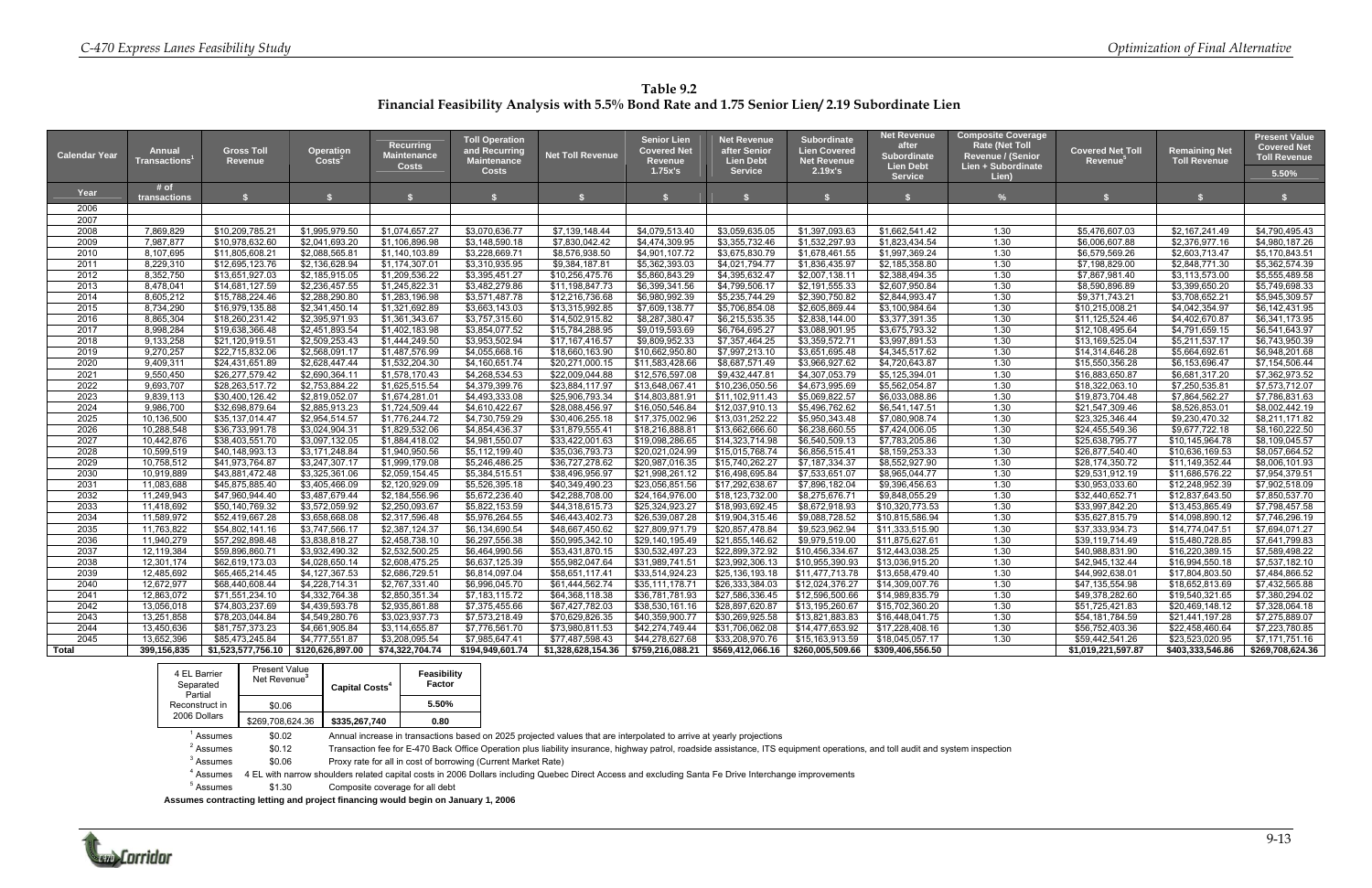| PV(2006) of EL O&M Costs =   | \$59,763,134     |
|------------------------------|------------------|
| $PV(2004)$ of EL O&M Costs = | \$56,332,486     |
| Total 40 Year GPL O&M Costs= | \$140,100,793.57 |
| PV(2004) of GPL O&M Costs =  | \$40,483,417     |
| PV(2006) of GPL O&M Costs =  | \$42,948,857     |



9-14

**Table 9.3 Financial Feasibility Analysis with 6.0% Bonding Rate and 1.75 Senior Lien/ 2.19 Subordinate Lien** 

| <b>Calendar Year</b> | Annual<br>Transactions1  | <b>Gross Toll</b><br><b>Revenue</b> | <b>Operation</b><br>Costs2       | <b>Recurring</b><br>Maintenance<br><b>Costs</b> | Toll Operation<br>and Recurring<br><b>Maintenance</b><br><b>Costs</b> | <b>Net Toll Revenue</b>            | <b>Senior Lien</b><br><b>Covered Net</b><br>Revenue 1.75x's | <b>Net Revenue</b><br>after Senior<br><b>Lien Debt</b><br><b>Service</b> | <b>Subordinate</b><br>Lien Covered<br><b>Net Revenue</b><br>2.19x's | <b>\et Revenue after</b><br><b>Subordinate Lien</b><br><b>Debt Service</b> | <b>Composite</b><br><b>Coverage Rate (Net</b><br>Toll Revenue /<br>(Senior Lien +<br><b>Subordinate Lien)</b> | <b>Covered Net Toll</b><br>Revenue5 | <b>Remaining Net</b><br><b>Toll Revenue</b> | <b>Present Value</b><br><b>Covered Net</b><br><b>Toll Revenue</b><br>6.00% |
|----------------------|--------------------------|-------------------------------------|----------------------------------|-------------------------------------------------|-----------------------------------------------------------------------|------------------------------------|-------------------------------------------------------------|--------------------------------------------------------------------------|---------------------------------------------------------------------|----------------------------------------------------------------------------|---------------------------------------------------------------------------------------------------------------|-------------------------------------|---------------------------------------------|----------------------------------------------------------------------------|
| Year                 | # of transactions        |                                     |                                  | $\mathbf{f}$                                    |                                                                       |                                    |                                                             |                                                                          |                                                                     |                                                                            | %                                                                                                             |                                     |                                             | $\mathbf{s}$                                                               |
| 2006                 |                          |                                     |                                  |                                                 |                                                                       |                                    |                                                             |                                                                          |                                                                     |                                                                            |                                                                                                               |                                     |                                             |                                                                            |
| 2007                 |                          |                                     |                                  |                                                 |                                                                       |                                    |                                                             |                                                                          |                                                                     |                                                                            |                                                                                                               |                                     |                                             |                                                                            |
| 2008                 | 7,869,829                | \$10,209,785.21                     | \$1,995,979.50                   | \$1,074,657.27                                  | \$3,070,636.77                                                        | \$7,139,148.44                     | \$4,079,513.40                                              | \$3,059,635.05                                                           | \$1,397,093.63                                                      | \$1,662,541.42                                                             | 1.30                                                                                                          | \$5,476,607.03                      | \$2,167,241.49                              | \$4,734,203.43                                                             |
| 2009                 | 7,987,877                | \$10,978,632.60                     | \$2,041,693.20                   | \$1,106,896.98                                  | \$3,148,590.18                                                        | \$7,830,042.42                     | \$4,474,309.95                                              | \$3,355,732.46                                                           | \$1,532,297.93                                                      | \$1,823,434.54                                                             | 1.30                                                                                                          | \$6,006,607.88                      | \$2,376,977.16                              | \$4,898,450.83                                                             |
| 2010                 | 8,107,695                | \$11,805,608.21                     | \$2,088,565.81                   | \$1,140,103.89                                  | \$3,228,669.71                                                        | \$8,576,938.50                     | \$4,901,107.72                                              | \$3,675,830.79                                                           | \$1,678,461.55                                                      | \$1,997,369.24                                                             | 1.30                                                                                                          | \$6,579,569.26                      | \$2,603,713.47                              | \$5,061,987.51                                                             |
| 2011                 | 8,229,310                | \$12,695,123.76                     | \$2,136,628.94                   | \$1,174,307.01                                  | \$3,310,935.95                                                        | \$9,384,187.81                     | \$5,362,393.03                                              | \$4,021,794.77                                                           | \$1,836,435.97                                                      | \$2,185,358.80                                                             | 1.30                                                                                                          | \$7,198,829.00                      | \$2,848,771.30                              | \$5,224,919.44                                                             |
| 2012<br>2013         | 8,352,750<br>8,478,041   | \$13,651,927.03<br>\$14,681,127.59  | \$2,185,915.05<br>\$2,236,457.55 | \$1,209,536.22<br>\$1,245,822.31                | \$3,395,451.27<br>\$3,482,279.86                                      | \$10,256,475.76<br>\$11,198,847.73 | \$5,860,843.29<br>\$6,399,341.56                            | \$4,395,632.47<br>\$4,799,506.17                                         | \$2,007,138.11<br>\$2,191,555.33                                    | \$2,388,494.35<br>\$2,607,950.84                                           | 1.30<br>1.30                                                                                                  | \$7,867,981.40<br>\$8,590,896.89    | \$3,113,573.00<br>\$3,399,650.20            | \$5,387,350.11<br>\$5,549,380.67                                           |
| 2014                 | 8,605,212                | \$15,788,224.46                     | \$2,288,290.80                   | \$1,283,196.98                                  | \$3,571,487.78                                                        | \$12,216,736.68                    | \$6,980,992.39                                              | \$5,235,744.29                                                           | \$2,390,750.82                                                      | \$2,844,993.47                                                             | 1.30                                                                                                          | \$9,371,743.21                      | \$3,708,652.21                              | \$5,711,110.00                                                             |
| 2015                 | 8,734,290                | \$16,979,135.88                     | \$2,341,450.14                   | \$1,321,692.89                                  | \$3,663,143.03                                                        | \$13,315,992.85                    | \$7,609,138.77                                              | \$5,706,854.08                                                           | \$2,605,869.44                                                      | \$3,100,984.64                                                             | 1.30                                                                                                          | \$10,215,008.21                     | \$4,042,354.97                              | \$5,872,634.88                                                             |
| 2016                 | 8,865,304                | \$18,260,231.42                     | \$2,395,971.93                   | \$1,361,343.67                                  | \$3,757,315.60                                                        | \$14,502,915.82                    | \$8,287,380.47                                              | \$6,215,535.35                                                           | \$2,838,144.00                                                      | \$3,377,391.35                                                             | 1.30                                                                                                          | \$11,125,524.46                     | \$4,402,670.87                              | \$6,034,050.04                                                             |
| 2017                 | 8,998,284                | \$19,638,366.48                     | \$2,451,893.54                   | \$1,402,183.98                                  | \$3,854,077.52                                                        | \$15,784,288.95                    | \$9,019,593.69                                              | \$6,764,695.27                                                           | \$3,088,901.95                                                      | \$3,675,793.32                                                             | 1.30                                                                                                          | \$12,108,495.64                     | \$4,791,659.15                              | \$6,195,448.33                                                             |
| 2018                 | 9,133,258                | \$21,120,919.51                     | \$2,509,253.43                   | \$1,444,249.50                                  | \$3,953,502.94                                                        | \$17,167,416.57                    | \$9,809,952.33                                              | \$7,357,464.25                                                           | \$3,359,572.71                                                      | \$3,997,891.53                                                             | 1.30                                                                                                          | \$13,169,525.04                     | \$5,211,537.17                              | \$6,356,920.74                                                             |
| 2019                 | 9,270,257                | \$22,715,832.06                     | \$2,568,091.17                   | \$1,487,576.99                                  | \$4,055,668.16                                                        | \$18,660,163.90                    | \$10,662,950.80                                             | \$7,997,213.10                                                           | \$3,651,695.48                                                      | \$4,345,517.62                                                             | 1.30                                                                                                          | \$14,314,646.28                     | \$5,664,692.61                              | \$6,518,556.59                                                             |
| 2020                 | 9,409,311                | \$24,431,651.89                     | \$2,628,447.44                   | \$1,532,204.30                                  | \$4,160,651.74                                                        | \$20,271,000.15                    | \$11,583,428.66                                             | \$8,687,571.49                                                           | \$3,966,927.62                                                      | \$4,720,643.87                                                             | 1.30                                                                                                          | \$15,550,356.28                     | \$6,153,696.47                              | \$6,680,443.53                                                             |
| 2021                 | 9,550,450                | \$26,277,579.42                     | \$2,690,364.11                   | \$1,578,170.43                                  | \$4,268,534.53                                                        | \$22,009,044.88                    | \$12,576,597.08                                             | \$9,432,447.81                                                           | \$4,307,053.79                                                      | \$5,125,394.01                                                             | 1.30                                                                                                          | \$16,883,650.87                     | \$6,681,317.20                              | \$6,842,667.72                                                             |
| 2022                 | 9,693,707                | \$28,263,517.72                     | \$2,753,884.22                   | \$1,625,515.54                                  | \$4,379,399.76                                                        | \$23,884,117.97                    | \$13,648,067.4                                              | \$10,236,050.56                                                          | \$4,673,995.69                                                      | \$5,562,054.87                                                             | 1.30                                                                                                          | \$18,322,063.10                     | \$7,250,535.8                               | \$7,005,313.86                                                             |
| 2023                 | 9,839,113                | \$30,400,126.42                     | \$2,819,052.07                   | \$1,674,281.01                                  | \$4,493,333.08                                                        | \$25,906,793.34                    | \$14,803,881.9                                              | \$11,102,911.43                                                          | \$5,069,822.57                                                      | \$6,033,088.86                                                             | 1.30                                                                                                          | \$19,873,704.48                     | \$7,864,562.27                              | \$7,168,465.27                                                             |
| 2024                 | 9,986,700                | \$32,698,879.64                     | \$2,885,913.23                   | \$1,724,509.44                                  | \$4,610,422.67                                                        | \$28,088,456.97                    | \$16,050,546.84                                             | \$12,037,910.13                                                          | \$5,496,762.62                                                      | \$6,541,147.51                                                             | 1.30                                                                                                          | \$21,547,309.46                     | \$8,526,853.01                              | \$7,332,204.03                                                             |
| 2025                 | 10,136,500               | \$35,137,014.47                     | \$2,954,514.57                   | \$1,776,244.72                                  | \$4,730,759.29                                                        | \$30,406,255.18                    | \$17,375,002.96                                             | \$13,031,252.22                                                          | \$5,950,343.48                                                      | \$7,080,908.74                                                             | 1.30                                                                                                          | \$23,325,346.44                     | \$9,230,470.32                              | \$7,487,963.70                                                             |
| 2026                 | 10,288,548               | \$36,733,991.78                     | \$3,024,904.31                   | \$1,829,532.06                                  | \$4,854,436.37                                                        | \$31,879,555.41                    | \$18,216,888.81                                             | \$13,662,666.60                                                          | \$6,238,660.55                                                      | \$7,424,006.05                                                             | 1.30                                                                                                          | \$24,455,549.36                     | \$9,677,722.18                              | \$7,406,400.37                                                             |
| 2027                 | 10,442,876               | \$38,403,551.70                     | \$3,097,132.05                   | \$1,884,418.02                                  | \$4,981,550.07                                                        | \$33,422,001.63                    | \$19,098,286.65                                             | \$14,323,714.98                                                          | \$6,540,509.13                                                      | \$7,783,205.86                                                             | 1.30                                                                                                          | \$25,638,795.77                     | \$10,145,964.78                             | \$7,325,234.29                                                             |
| 2028                 | 10,599,519               | \$40,148,993.13                     | \$3,171,248.84                   | \$1,940,950.56                                  | \$5,112,199.40                                                        | \$35,036,793.73                    | \$20,021,024.99                                             | \$15,015,768.74                                                          | \$6,856,515.41                                                      | \$8,159,253.33                                                             | 1.30                                                                                                          | \$26,877,540.40                     | \$10,636,169.53                             | \$7,244,485.62                                                             |
| 2029                 | 10,758,512               | \$41,973,764.87                     | \$3,247,307.17                   | \$1,999,179.08                                  | \$5,246,486.25                                                        | \$36,727,278.62                    | \$20,987,016.35                                             | \$15,740,262.27                                                          | \$7,187,334.37                                                      | \$8,552,927.90                                                             | 1.30                                                                                                          | \$28,174,350.72                     | \$11,149,352.44                             | \$7,164,173.30                                                             |
| 2030                 | 10,919,889               | \$43,881,472.48                     | \$3,325,361.06                   | \$2,059,154.45                                  | \$5,384,515.51                                                        | \$38,496,956.97                    | \$21,998,261.12                                             | \$16,498,695.84                                                          | \$7,533,651.07                                                      | \$8,965,044.77                                                             | 1.30                                                                                                          | \$29,531,912.19                     | \$11,686,576.22                             | \$7,084,315.10                                                             |
| 2031                 | 11,083,688               | \$45,875,885.40                     | \$3,405,466.09                   | \$2,120,929.09                                  | \$5,526,395.18                                                        | \$40,349,490.23                    | \$23,056,851.56                                             | \$17,292,638.67                                                          | \$7,896,182.04                                                      | \$9,396,456.63                                                             | 1.30                                                                                                          | \$30,953,033.60                     | \$12,248,952.39                             | \$7,004,927.66                                                             |
| 2032                 | 11,249,943               | \$47,960,944.40                     | \$3,487,679.44                   | \$2,184,556.96                                  | \$5,672,236.40                                                        | \$42,288,708.00                    | \$24,164,976.00                                             | \$18,123,732.00                                                          | \$8,275,676.71                                                      | \$9,848,055.29                                                             | 1.30                                                                                                          | \$32,440,652.71                     | \$12,837,643.50                             | \$6,926,026.58                                                             |
| 2033                 | 11,418,692               | \$50,140,769.32                     | \$3,572,059.92                   | \$2,250,093.67                                  | \$5,822,153.59                                                        | \$44,318,615.73                    | \$25,324,923.27                                             | \$18,993,692.45                                                          | \$8,672,918.93                                                      | \$10,320,773.53                                                            | 1.30                                                                                                          | \$33,997,842.20                     | \$13,453,865.49                             | \$6,847,626.42                                                             |
| 2034                 | 11,589,972               | \$52,419,667.28                     | \$3,658,668.08                   | \$2,317,596.48                                  | \$5,976,264.55                                                        | \$46,443,402.73                    | \$26,539,087.28                                             | \$19,904,315.46                                                          | \$9,088,728.52                                                      | \$10,815,586.94                                                            | 1.30                                                                                                          | \$35,627,815.79                     | \$14,098,890.12                             | \$6,769,740.76                                                             |
| 2035                 | 11,763,822               | \$54,802,141.16                     | \$3,747,566.17                   | \$2,387,124.37                                  | \$6,134,690.54                                                        | \$48,667,450.62                    | \$27,809,971.79                                             | \$20,857,478.84                                                          | \$9,523,962.94                                                      | \$11,333,515.90                                                            | 1.30                                                                                                          | \$37,333,934.73                     | \$14,774,047.51                             | \$6,692,382.25                                                             |
| 2036                 | 11,940,279               | \$57,292,898.48                     | \$3,838,818.27                   | \$2,458,738.10                                  | \$6,297,556.38                                                        | \$50,995,342.10                    | \$29,140,195.49                                             | \$21,855,146.62                                                          | \$9,979,519.00                                                      | \$11,875,627.61                                                            | 1.30                                                                                                          | \$39,119,714.49                     | \$15,480,728.85                             | \$6,615,562.64                                                             |
| 2037<br>2038         | 12,119,384<br>12,301,174 | \$59,896,860.71                     | \$3,932,490.32                   | \$2,532,500.25<br>\$2,608,475.25                | \$6,464,990.56                                                        | \$53,431,870.15                    | \$30,532,497.23<br>\$31,989,741.51                          | \$22,899,372.92<br>\$23,992,306.13                                       | \$10,456,334.67                                                     | \$12,443,038.25                                                            | 1.30<br>1.30                                                                                                  | \$40,988,831.90                     | \$16,220,389.15<br>\$16,994,550.18          | \$6,539,292.84<br>\$6,463,582.93                                           |
| 2039                 | 12,485,692               | \$62,619,173.03<br>\$65,465,214.45  | \$4,028,650.14<br>\$4,127,367.53 | \$2,686,729.51                                  | \$6,637,125.39<br>\$6,814,097.04                                      | \$55,982,047.64<br>\$58,651,117.41 | \$33,514,924.23                                             | \$25,136,193.18                                                          | \$10,955,390.93<br>\$11,477,713.78                                  | \$13,036,915.20<br>\$13,658,479.40                                         | 1.30                                                                                                          | \$42,945,132.44<br>\$44,992,638.01  | \$17,804,803.50                             | \$6,388,442.22                                                             |
| 2040                 | 12,672,977               | \$68,440,608.44                     |                                  | \$2,767,331.40                                  |                                                                       | \$61,444,562.74                    | \$35,111,178.71                                             | \$26,333,384.03                                                          | \$12,024,376.27                                                     |                                                                            | 1.30                                                                                                          |                                     |                                             | \$6,313,879.27                                                             |
| 2041                 | 12,863,072               | \$71,551,234.10                     | \$4,228,714.31<br>\$4,332,764.38 | \$2,850,351.34                                  | \$6,996,045.70<br>\$7,183,115.72                                      | \$64,368,118.38                    | \$36,781,781.93                                             | \$27,586,336.45                                                          | \$12,596,500.66                                                     | \$14,309,007.76<br>\$14,989,835.79                                         | 1.30                                                                                                          | \$47,135,554.98<br>\$49,378,282.60  | \$18,652,813.69<br>\$19,540,321.65          | \$6,239,901.93                                                             |
| 2042                 | 13,056,018               | \$74,803,237.69                     | \$4,439,593.78                   | \$2,935,861.88                                  | \$7,375,455.66                                                        | \$67,427,782.03                    | \$38,530,161.16                                             | \$28,897,620.87                                                          | \$13,195,260.67                                                     | \$15,702,360.20                                                            | 1.30                                                                                                          | \$51,725,421.83                     | \$20,469,148.12                             | \$6,166,517.37                                                             |
| 2043                 | 13,251,858               | \$78,203,044.84                     | \$4,549,280.76                   | \$3,023,937.73                                  | \$7,573,218.49                                                        | \$70,629,826.35                    | \$40,359,900.77                                             | \$30,269,925.58                                                          | \$13,821,883.83                                                     | \$16,448,041.75                                                            | 1.30                                                                                                          | \$54,181,784.59                     | \$21,441,197.28                             | \$6,093,732.11                                                             |
| 2044                 | 13,450,636               | \$81,757,373.23                     | \$4,661,905.84                   | \$3,114,655.8                                   | \$7,776,561.70                                                        | \$73,980,811.53                    | \$42,274,749.44                                             | \$31,706,062.08                                                          | \$14,477,653.92                                                     | \$17,228,408.16                                                            | 1.30                                                                                                          | \$56,752,403.36                     | \$22,458,460.64                             | \$6,021,552.06                                                             |
| 2045                 | 13,652,396               | \$85,473,245.84                     | \$4,777,551.87                   | \$3,208,095.54                                  | \$7.985.647.41                                                        | \$77,487,598.43                    | \$44,278,627.68                                             | \$33,208,970.76                                                          | \$15,163,913.59                                                     | \$18,045,057.17                                                            | 1.30                                                                                                          | \$59,442,541.26                     | \$23,523,020.95                             | \$5,949,982.52                                                             |
| <b>Total</b>         | 399,156,835              | \$1,523,577,756.10                  | \$120,626,897.00                 | \$74,322,704.74                                 | \$194,949,601.74                                                      | \$1,328,628,154.36                 | \$759,216,088.21                                            | $\overline{$569,412,066.16}$                                             | \$260,005,509.66                                                    | \$309,406,556.50                                                           |                                                                                                               | \$1,019,221,597.87                  | \$403,333,546.86                            | \$243,319,828.92                                                           |

| 4 EL Barrier Separated                 | <b>Present Value Net</b><br><b>Revenue</b> <sup>3</sup> | <b>Capital Costs<sup>4</sup></b>                                                                                                                                                                                              | <b>Feasibility Factor</b>                                                                                            |                                                                                                                                                       |                               |                  |  |  |
|----------------------------------------|---------------------------------------------------------|-------------------------------------------------------------------------------------------------------------------------------------------------------------------------------------------------------------------------------|----------------------------------------------------------------------------------------------------------------------|-------------------------------------------------------------------------------------------------------------------------------------------------------|-------------------------------|------------------|--|--|
| Partial Reconstruct in<br>2006 Dollars | 6.00%                                                   |                                                                                                                                                                                                                               | 6.00%                                                                                                                |                                                                                                                                                       |                               |                  |  |  |
|                                        | \$243,319,829                                           | \$335,267,740                                                                                                                                                                                                                 | 0.73                                                                                                                 |                                                                                                                                                       |                               |                  |  |  |
| Assumes                                | 1.5%                                                    |                                                                                                                                                                                                                               | Annual increase in transactions based on 2025 projected values that are interpolated to arrive at yearly projections | $PV(2006)$ of EL O&M Costs =                                                                                                                          | \$59,763,134                  |                  |  |  |
| <sup>2</sup> Assumes                   | \$0.12                                                  | Transaction fee for E-470 Back Office Operation plus liability insurance, highway patrol, roadside assistance, ITS equipment operations, and toll audit and system inspection<br>\$56,332,486<br>$PV(2004)$ of EL O&M Costs = |                                                                                                                      |                                                                                                                                                       |                               |                  |  |  |
| $3$ Assumes                            | 6.00%                                                   |                                                                                                                                                                                                                               | Proxy rate for all in cost of borrowing (Current Market Rate plus 50 basis points)                                   |                                                                                                                                                       | Total 40 Year GPL O&M Costs=  | \$140.100.793.57 |  |  |
| <sup>4</sup> Assumes                   |                                                         |                                                                                                                                                                                                                               |                                                                                                                      | 4 EL with narrow shoulders related capital costs in 2006 Dollars including Quebec Direct Access and excluding Santa Fe Drive Interchange improvements | $PV(2004)$ of GPL O&M Costs = | \$40,483,417     |  |  |
| $^5$ Assumes                           | 1.30                                                    | Composite coverage for all debt                                                                                                                                                                                               | $PV(2006)$ of GPL O&M Costs =                                                                                        | \$42,948,857                                                                                                                                          |                               |                  |  |  |
|                                        |                                                         | Assumes contracting letting and project financing would begin on January 1, 2006                                                                                                                                              |                                                                                                                      |                                                                                                                                                       |                               |                  |  |  |
| Note: All values are in 2006 Dollars   |                                                         |                                                                                                                                                                                                                               |                                                                                                                      |                                                                                                                                                       |                               |                  |  |  |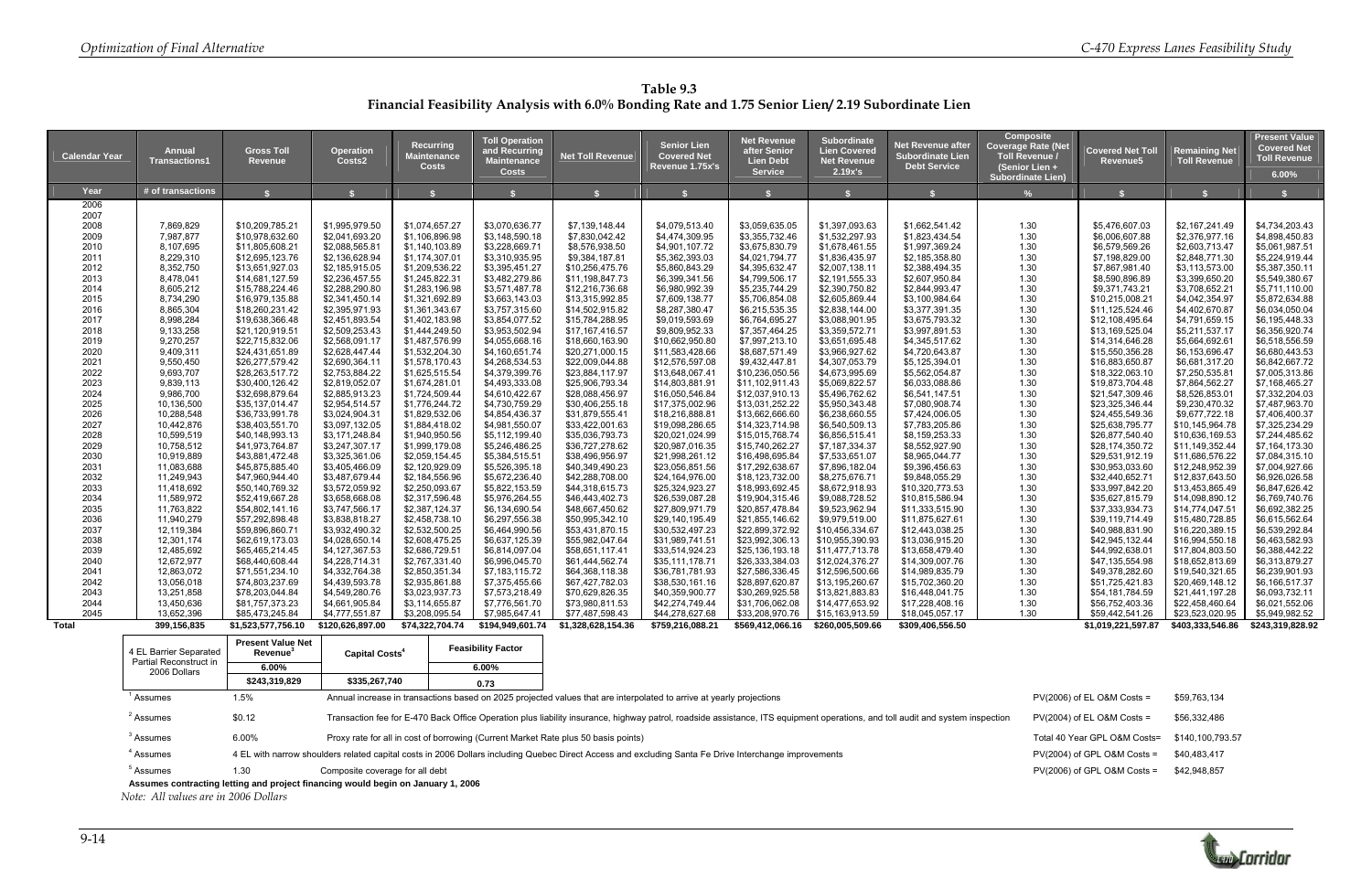**Table 9.4 Financial Feasibility Analysis with 5.5% Bonding Rate and 1.75 Senior Lien/ 2.99 Subordinate Lien** 

| <b>Calendar Year</b> | Annual<br>Transactions1  | <b>Gross Toll</b><br><b>Revenue</b> | <b>Operation</b><br>Costs2       | <b>Recurring</b><br>Maintenance<br><b>Costs</b> | <b>Toll Operation</b><br>and Recurring<br><b>Maintenance</b><br><b>Costs</b> | <b>Net Toll Revenue</b>                                        | <b>Senior Lien</b><br><b>Covered Net</b><br><b>Revenue</b><br>1.75x's | Net Revenue<br>after Senior<br><b>Lien Debt</b><br><b>Service</b> | <b>Subordinate</b><br><b>Lien Covered</b><br><b>Net Revenue</b><br>2.99x's | <b>Net Revenue</b><br>after<br><b>Subordinate</b><br><b>Lien Debt</b><br><b>Service</b> | <b>Composite Coverage</b><br><b>Rate (Net Toll</b><br><b>Revenue/(Senior Lien</b><br>+ Subordinate Lien) | <b>Covered Net</b><br><b>Toll Revenue5</b> | <b>Remaining Net</b><br><b>Toll Revenue</b> | <b>Present Value</b><br><b>Covered Net</b><br><b>Toll Revenue</b><br>5.50% |
|----------------------|--------------------------|-------------------------------------|----------------------------------|-------------------------------------------------|------------------------------------------------------------------------------|----------------------------------------------------------------|-----------------------------------------------------------------------|-------------------------------------------------------------------|----------------------------------------------------------------------------|-----------------------------------------------------------------------------------------|----------------------------------------------------------------------------------------------------------|--------------------------------------------|---------------------------------------------|----------------------------------------------------------------------------|
| Year                 | # of transactions        |                                     |                                  |                                                 |                                                                              | $\mathbf{r}$                                                   | $\hat{\mathbf{r}}$                                                    |                                                                   | $\ddot{\bm{z}}$                                                            | $\mathbf{s}$                                                                            |                                                                                                          |                                            |                                             |                                                                            |
| 2006                 |                          | \$0.00                              | \$0.00                           |                                                 |                                                                              | \$0.00                                                         | \$0.00                                                                | \$0.00                                                            | \$0.00                                                                     | \$0.00                                                                                  |                                                                                                          |                                            |                                             |                                                                            |
| 2007                 |                          | \$0.00                              | \$0.00                           |                                                 |                                                                              | \$0.00                                                         | \$0.00                                                                | \$0.00                                                            | \$0.00                                                                     | \$0.00                                                                                  |                                                                                                          |                                            |                                             |                                                                            |
| 2008                 | 7.869.829                | \$10,209,785.21                     | \$1,995,979.50                   | \$1.074.657.27                                  | \$3.070.636.77                                                               | \$7.139.148.44                                                 | \$4.079.513.40                                                        | \$3,059,635.05                                                    | \$1.023.289.31                                                             | \$2.036.345.73                                                                          | 1.40                                                                                                     | \$5.102.802.71                             | \$2,848,978,36                              | \$4.463.521.47                                                             |
| 2009                 | 7,987,877                | \$10,978,632.60                     | \$2,041,693.20                   | $\overline{51,106,896.98}$                      | \$3,148,590.18                                                               | \$7,830,042.42                                                 | \$4,474,309.95                                                        | \$3,355,732.46                                                    | \$1,122,318.55                                                             | \$2,233,413.91                                                                          | 1.40                                                                                                     | \$5,596,628.50                             | \$3,124,689.39                              | \$4,640,265.94                                                             |
| 2010                 | 8,107,695                | \$11,805,608.21                     | \$2,088,565.81                   | \$1,140,103.89                                  | \$3,228,669.71                                                               | \$8,576,938.50                                                 | \$4,901,107.72                                                        | \$3,675,830.79                                                    | \$1,229,374.84                                                             | \$2,446,455.94                                                                          | 1.40                                                                                                     | \$6,130,482.56                             | \$3,422,748.85                              | \$4,817,909.00                                                             |
| 2011                 | 8,229,310                | \$12,695,123.76                     | \$2,136,628.94                   | \$1,174,307.01                                  | \$3,310,935.95                                                               | \$9,384,187.81                                                 | \$5,362,393.03                                                        | \$4,021,794.77                                                    | \$1,345,081.86                                                             | \$2,676,712.91                                                                          | 1.40                                                                                                     | \$6,707,474.90                             | \$3,744,893.13                              | \$4,996,553.34                                                             |
| 2012                 | 8,352,750                | \$13,651,927.03                     | \$2,185,915.05                   | \$1,209,536.22                                  | \$3,395,451.27                                                               | \$10,256,475.76                                                | \$5,860,843.29                                                        | \$4,395,632.47                                                    | \$1,470,111.19                                                             | \$2,925,521.27                                                                          | 1.40                                                                                                     | \$7,330,954.48                             | \$4,092,992.00                              | \$5,176,301.15                                                             |
| 2013                 | 8,478,041                | \$14,681,127.59                     | \$2,236,457.55                   | \$1,245,822.31                                  | \$3,482,279.86                                                               | \$11,198,847.73                                                | \$6,399,341.56                                                        | \$4,799,506.17                                                    | \$1,605,186.01                                                             | $\overline{3,194,320}.16$                                                               | 1.40                                                                                                     | \$8,004,527.57                             | \$4,469,058.89                              | \$5,357,254.25                                                             |
| 2014                 | 8,605,212                | \$15,788,224.46                     | \$2,288,290.80                   | \$1,283,196.98                                  | \$3,571,487.78                                                               | \$12,216,736.68                                                | \$6,980,992.39                                                        | \$5,235,744.29                                                    | \$1,751,085.05                                                             | \$3,484,659.24                                                                          | 1.40                                                                                                     | \$8,732,077.44                             | \$4,875,261.90                              | \$5,539,514.09                                                             |
| 2015                 | 8,734,290                | \$16,979,135.88                     | \$2.341.450.14                   | \$1,321,692.89                                  | \$3,663,143.03                                                               | \$13,315,992.85                                                | \$7,609,138.77                                                        | \$5,706,854.08                                                    | \$1,908,646.85                                                             | \$3,798,207.23                                                                          | 1.40                                                                                                     | \$9,517,785.62                             | \$5,313,935.65                              | \$5,723,181.94                                                             |
| 2016<br>2017         | 8,865,304<br>8,998,284   | \$18,260,231.42<br>\$19,638,366.48  | \$2,395,971.93<br>\$2,451,893.54 | \$1,361,343.67<br>\$1,402,183.98                | \$3,757,315.60<br>\$3,854,077.52                                             | \$14,502,915.82<br>\$15,784,288.95                             | \$8,287,380.47<br>\$9,019,593.69                                      | \$6,215,535.35<br>\$6,764,695.27                                  | \$2,078,774.36<br>\$2,262,439.89                                           | \$4,136,760.99<br>\$4,502,255.38                                                        | 1.40<br>1.40                                                                                             | \$10,366,154.83<br>\$11,282,033.58         | \$5,787,594.08<br>\$6,298,944.19            | \$5,908,358.86<br>\$6,095,145.85                                           |
| 2018                 | 9,133,258                | \$21,120,919.51                     | \$2,509,253.43                   | \$1,444,249.50                                  | \$3,953,502.94                                                               | \$17,167,416.57                                                | \$9,809,952.33                                                        | \$7,357,464.25                                                    | \$2,460,690.38                                                             | \$4,896,773.86                                                                          | 1.40                                                                                                     | \$12,270,642.71                            | \$6,850,900.86                              | \$6,283,643.90                                                             |
| 2019                 | 9,270,257                | \$22,715,832.06                     | \$2,568,091.17                   | \$1,487,576.99                                  | \$4,055,668.16                                                               | \$18,660,163.90                                                | \$10,662,950.80                                                       | \$7,997,213.10                                                    | \$2,674,653.21                                                             | \$5,322,559.89                                                                          | 1.40                                                                                                     | \$13,337,604.01                            | \$7,446,602.84                              | \$6,473,954.07                                                             |
| 2020                 | 9.409.311                | \$24.431.651.89                     | \$2.628.447.44                   | \$1,532,204.30                                  | \$4.160.651.74                                                               | \$20.271.000.15                                                | \$11.583.428.66                                                       | \$8.687.571.49                                                    | \$2.905.542.30                                                             | \$5.782.029.19                                                                          | 1.40                                                                                                     | \$14.488.970.96                            | \$8.089.429.87                              | \$6.666.177.56                                                             |
| 2021                 | 9,550,450                | \$26,277,579.42                     | \$2,690,364.11                   | \$1,578,170.43                                  | \$4,268,534.53                                                               | \$22,009,044.88                                                | \$12,576,597.08                                                       | \$9,432,447.81                                                    | \$3,154,664.82                                                             | \$6,277,782.99                                                                          | 1.40                                                                                                     | \$15,731,261.89                            | \$8,783,021.25                              | \$6,860,415.78                                                             |
| 2022                 | 9,693,707                | \$28,263,517.72                     | \$2,753,884.22                   | \$1,625,515.54                                  | \$4,379,399.76                                                               | \$23,884,117.97                                                | \$13,648,067.41                                                       | \$10,236,050.56                                                   | \$3,423,428.28                                                             | \$6,812,622.28                                                                          | 1.40                                                                                                     | \$17,071,495.69                            | \$9,531,295.74                              | \$7,056,770.42                                                             |
| 2023                 | 9,839,113                | \$30,400,126.42                     | \$2,819,052.07                   | \$1,674,281.01                                  | \$4,493,333.08                                                               | \$25,906,793.34                                                | \$14,803,881.91                                                       | \$11,102,911.43                                                   | \$3,713,348.31                                                             | \$7,389,563.13                                                                          | 1.40                                                                                                     | \$18,517,230.22                            | \$10,338,473.01                             | \$7,255,343.56                                                             |
| 2024                 | 9,986,700                | \$32,698,879.64                     | \$2,885,913.23                   | \$1,724,509.44                                  | \$4,610,422.67                                                               | \$28,088,456.97                                                | \$16,050,546.84                                                       | \$12,037,910.13                                                   | \$4,026,056.90                                                             | \$8,011,853.23                                                                          | 1.40                                                                                                     | \$20,076,603.74                            | \$11,209,096.80                             | \$7,456,237.69                                                             |
| 2025                 | 10,136,500               | \$35,137,014.47                     | \$2,954,514.57                   | \$1,776,244.72                                  | \$4,730,759.29                                                               | \$30,406,255.18                                                | \$17,375,002.96                                                       | \$13,031,252.22                                                   | \$4,358,278.33                                                             | \$8,672,973.89                                                                          | 1.40                                                                                                     | \$21,733,281.30                            | \$12,134,047.02                             | \$7,650,720.53                                                             |
| 2026                 | 10,288,548               | \$36,733,991.78                     | \$3,024,904.31                   | \$1,829,532.06                                  | \$4,854,436.37                                                               | \$31,879,555.41                                                | \$18,216,888.81                                                       | \$13,662,666.60                                                   | \$4,569,453.71                                                             | \$9,093,212.89                                                                          | 1.40                                                                                                     | \$22,786,342.52                            | \$12,721,988.36                             | \$7,603,248.74                                                             |
| 2027                 | 10,442,876               | \$38,403,551.70                     | \$3.097.132.05                   | \$1,884,418.02                                  | \$4,981,550.07                                                               | \$33,422,001.63                                                | \$19,098,286.65                                                       | \$14,323,714.98                                                   | \$4,790,540.13                                                             | \$9,533,174.86                                                                          | 1.40                                                                                                     | \$23.888.826.77                            | \$13,337,523.38                             | \$7,555,564.88                                                             |
| 2028                 | 10,599,519               | \$40,148,993.13                     | \$3,171,248.84                   | \$1,940,950.56                                  | \$5,112,199.40                                                               | \$35,036,793.73                                                | \$20,021,024.99                                                       | \$15,015,768.74                                                   | \$5,021,996.23                                                             | \$9,993,772.51                                                                          | 1.40                                                                                                     | \$25,043,021.22                            | \$13,981,929.05                             | \$7,507,690.83                                                             |
| 2029                 | 10,758,512               | \$41,973,764.87                     | \$3,247,307.17                   | \$1,999,179.08                                  | \$5,246,486.25                                                               | \$36,727,278.62                                                | \$20,987,016.35                                                       | \$15,740,262.27                                                   | \$5,264,301.76                                                             | \$10,475,960.50                                                                         | 1.40                                                                                                     | \$26,251,318.12                            | \$14,656,541.00                             | \$7,459,647.63                                                             |
| 2030                 | 10,919,889               | \$43,881,472.48                     | \$3,325,361.06                   | \$2,059,154.45                                  | \$5,384,515.51                                                               | \$38,496,956.97                                                | \$21,998,261.12                                                       | \$16,498,695.84                                                   | \$5,517,958.48                                                             | \$10,980,737.37                                                                         | 1.40                                                                                                     | \$27,516,219.60                            | \$15,362,756.22                             | \$7,411,455.51                                                             |
| 2031                 | 11,083,688               | \$45,875,885.40                     | \$3,405,466.09                   | \$2,120,929.09                                  | \$5,526,395.18                                                               | \$40,349,490.23                                                | \$23,056,851.56                                                       | \$17,292,638.67                                                   | \$5,783,491.19                                                             | \$11,509,147.47                                                                         | 1.40                                                                                                     | \$28,840,342.75                            | \$16,102,035.87                             | \$7,363,133.87                                                             |
| 2032                 | 11,249,943               | \$47,960,944.40                     | \$3,487,679.44                   | \$2,184,556.96                                  | \$5,672,236.40                                                               | \$42,288,708.00                                                | \$24,164,976.00                                                       | \$18,123,732.00                                                   | \$6,061,448.83                                                             | \$12,062,283.17                                                                         | 1.40                                                                                                     | \$30,226,424.83                            | \$16,875,908.21                             | \$7,314,701.39                                                             |
| 2033                 | 11,418,692               | \$50,140,769.32                     | \$3,572,059.92                   | \$2,250,093.67                                  | \$5,822,153.59                                                               | \$44,318,615.73                                                | \$25,324,923.27                                                       | \$18,993,692.45                                                   | \$6,352,405.50                                                             | \$12,641,286.95                                                                         | 1.40                                                                                                     | \$31,677,328.78                            | \$17,685,971.65                             | \$7,266,175.99                                                             |
| 2034                 | 11,589,972               | \$52,419,667.28                     | \$3,658,668.08                   | \$2,317,596.48                                  | \$5,976,264.55                                                               | \$46,443,402.73                                                | \$26,539,087.28                                                       | \$19,904,315.46                                                   | \$6,656,961.69                                                             | \$13,247,353.77                                                                         | 1.40                                                                                                     | \$33,196,048.97                            | \$18,533,898.02                             | \$7,217,574.86                                                             |
| 2035                 | 11,763,822               | \$54,802,141.16                     | \$3,747,566.17                   | \$2,387,124.37                                  | \$6,134,690.54                                                               | \$48,667,450.62                                                | \$27,809,971.79                                                       | \$20,857,478.84                                                   | \$6,975,745.43                                                             | \$13,881,733.41                                                                         | 1.40                                                                                                     | \$34,785,717.22                            | \$19,421,435.84                             | \$7,168,914.53                                                             |
| 2036                 | 11.940.279               | \$57,292,898.48                     | \$3.838.818.27                   | \$2,458,738.10                                  | \$6,297,556.38                                                               | \$50,995,342.10                                                | \$29,140,195.49                                                       | \$21,855,146.62                                                   | \$7,309,413.58                                                             | \$14,545,733.03                                                                         | 1.40                                                                                                     | \$36.449.609.07                            | \$20,350,413.93                             | \$7,120,210.87                                                             |
| 2037<br>2038         | 12,119,384<br>12,301,174 | \$59,896,860.71<br>\$62,619,173.03  | \$3,932,490.32<br>\$4.028.650.14 | \$2,532,500.25<br>\$2,608,475.25                | \$6,464,990.56<br>\$6,637,125.39                                             | \$53,431,870.15<br>\$55,982,047.64                             | \$30,532,497.23<br>\$31,989,741.51                                    | \$22,899,372.92<br>\$23,992,306.13                                | \$7,658,653.15<br>\$8,024,182.65                                           | \$15,240,719.77<br>\$15,968,123.48                                                      | 1.40<br>1.40                                                                                             | \$38,191,150.38<br>\$40,013,924.16         | \$21,322,744.97<br>\$22,340,429.44          | \$7,071,479.09<br>\$7,022,733.80                                           |
| 2039                 | 12,485,692               | \$65,465,214.45                     | \$4,127,367.53                   | \$2,686,729.51                                  | \$6,814,097.04                                                               | \$58,651,117.41                                                | \$33,514,924.23                                                       | \$25,136,193.18                                                   | \$8,406,753.57                                                             | \$16,729,439.61                                                                         | 1.40                                                                                                     | \$41,921,677.80                            | \$23,405,559.55                             | \$6,973,989.00                                                             |
| 2040                 | 12,672,977               | \$68,440,608.44                     | \$4,228,714.31                   | \$2,767,331.40                                  | \$6,996,045.70                                                               | \$61,444,562.74                                                | \$35,111,178.71                                                       | \$26,333,384.03                                                   | \$8,807,151.85                                                             | \$17,526,232.18                                                                         | 1.40                                                                                                     | \$43,918,330.56                            | \$24,520,323.50                             | \$6,925,258.13                                                             |
| 2041                 | 12.863.072               | \$71,551,234.10                     | \$4.332.764.38                   | \$2,850,351.34                                  | \$7,183,115.72                                                               | \$64,368,118.38                                                | \$36,781,781.93                                                       | \$27,586,336.45                                                   | \$9,226,199.48                                                             | \$18,360,136.97                                                                         | 1.40                                                                                                     | \$46,007,981.41                            | \$25,687,009.81                             | \$6,876,554.07                                                             |
| 2042                 | 13.056.018               | \$74.803.237.69                     | \$4.439.593.78                   | \$2,935,861.88                                  | \$7,375,455.66                                                               | \$67.427.782.03                                                | \$38,530,161.16                                                       | \$28.897.620.87                                                   | $\overline{$9,664,756.14}$                                                 | \$19.232.864.73                                                                         | 1.40                                                                                                     | \$48.194.917.30                            | \$26.908.011.95                             | \$6,827,889.17                                                             |
| 2043                 | 13,251,858               | \$78,203,044.84                     | \$4,549,280.76                   | \$3,023,937.73                                  | \$7,573,218.49                                                               | \$70,629,826.35                                                | \$40,359,900.77                                                       | \$30,269,925.58                                                   | \$10,123,720.93                                                            | \$20,146,204.65                                                                         | 1.40                                                                                                     | \$50,483,621.70                            | \$28,185,833.11                             | \$6,779,275.25                                                             |
| 2044                 | 13,450,636               | \$81,757,373.23                     | \$4,661,905.84                   | \$3,114,655.87                                  | \$7,776,561.70                                                               | \$73,980,811.53                                                | \$42,274,749.44                                                       | \$31,706,062.08                                                   | \$10,604,034.14                                                            | \$21,102,027.94                                                                         | 1.40                                                                                                     | \$52,878,783.58                            | \$29,523,091.23                             | \$6,730,723.66                                                             |
| 2045                 | 13,652,396               | \$85,473,245.84                     | \$4,777,551.87                   | \$3,208,095.54                                  | \$7,985,647.41                                                               | \$77,487,598.43                                                | \$44,278,627.68                                                       | \$33,208,970.76                                                   | \$11,106,679.18                                                            | \$22,102,291.57                                                                         | 1.40                                                                                                     | \$55,385,306.86                            | \$30,922,524.24                             | \$6,682,245.25                                                             |
| <b>Total</b>         | 399,156,835              | \$1,523,577,756.10                  | $\frac{1}{2}$ \$120,626,897.00   |                                                 |                                                                              | $\mid$ \$74,322,704.74   \$194,949,601.74   \$1,328,628,154.36 | \$759,216,088.21                                                      | \$569,412,066.16                                                  | \$190,438,818.11                                                           | \$378,973,248.04                                                                        |                                                                                                          |                                            | $$949,654,906.32$ $$530,207,893.15$         | \$251,299,735.93                                                           |

| 4 EL Barrier<br><b>Separated Partial</b> | <b>Present Value Net</b><br><b>Revenue</b> <sup>3</sup> | Capital Costs <sup>4</sup>                                                                                            | <b>Feasibility Factor</b>                                     |                                                                                                                      |  |  |  |  |
|------------------------------------------|---------------------------------------------------------|-----------------------------------------------------------------------------------------------------------------------|---------------------------------------------------------------|----------------------------------------------------------------------------------------------------------------------|--|--|--|--|
| Reconstruct in 2006<br><b>Dollars</b>    | 5.50%                                                   |                                                                                                                       | 5.50%                                                         |                                                                                                                      |  |  |  |  |
|                                          | \$251,299,736                                           | \$335.267.739.80                                                                                                      | 0.75                                                          |                                                                                                                      |  |  |  |  |
| Assumes                                  | 1.5%                                                    |                                                                                                                       |                                                               | Annual increase in transactions based on 2025 projected values that are interpolated to arrive at yearly projections |  |  |  |  |
| <sup>2</sup> Assumes                     | \$0.12                                                  | Transaction fee for E-470 Back Office Operation plus liability insurance, highway patrol, roadside assistance, ITS ed |                                                               |                                                                                                                      |  |  |  |  |
| Assumes                                  | 5.50%                                                   |                                                                                                                       | Proxy rate for all in cost of borrowing (Current Market Rate) |                                                                                                                      |  |  |  |  |
|                                          |                                                         |                                                                                                                       |                                                               |                                                                                                                      |  |  |  |  |

Market Rate)

<sup>4</sup> Assumes 4 EL with narrow shoulders related capital costs in 2006 Dollars including Quebec Direct Access and excluding Santa Fe Drive Interchange improvements <sup>5</sup><br><sup>5</sup> Assumes 2014 1.4 Composite coverage for all debt 1.4 Composite coverage for all debt

**Assumes contracting letting and project financing would begin on January 1, 2006** 

*Note: All values are in 2006 Dollars* 



on plus liability insurance, highway patrol, roadside assistance, ITS equipment operations, and toll audit and system inspection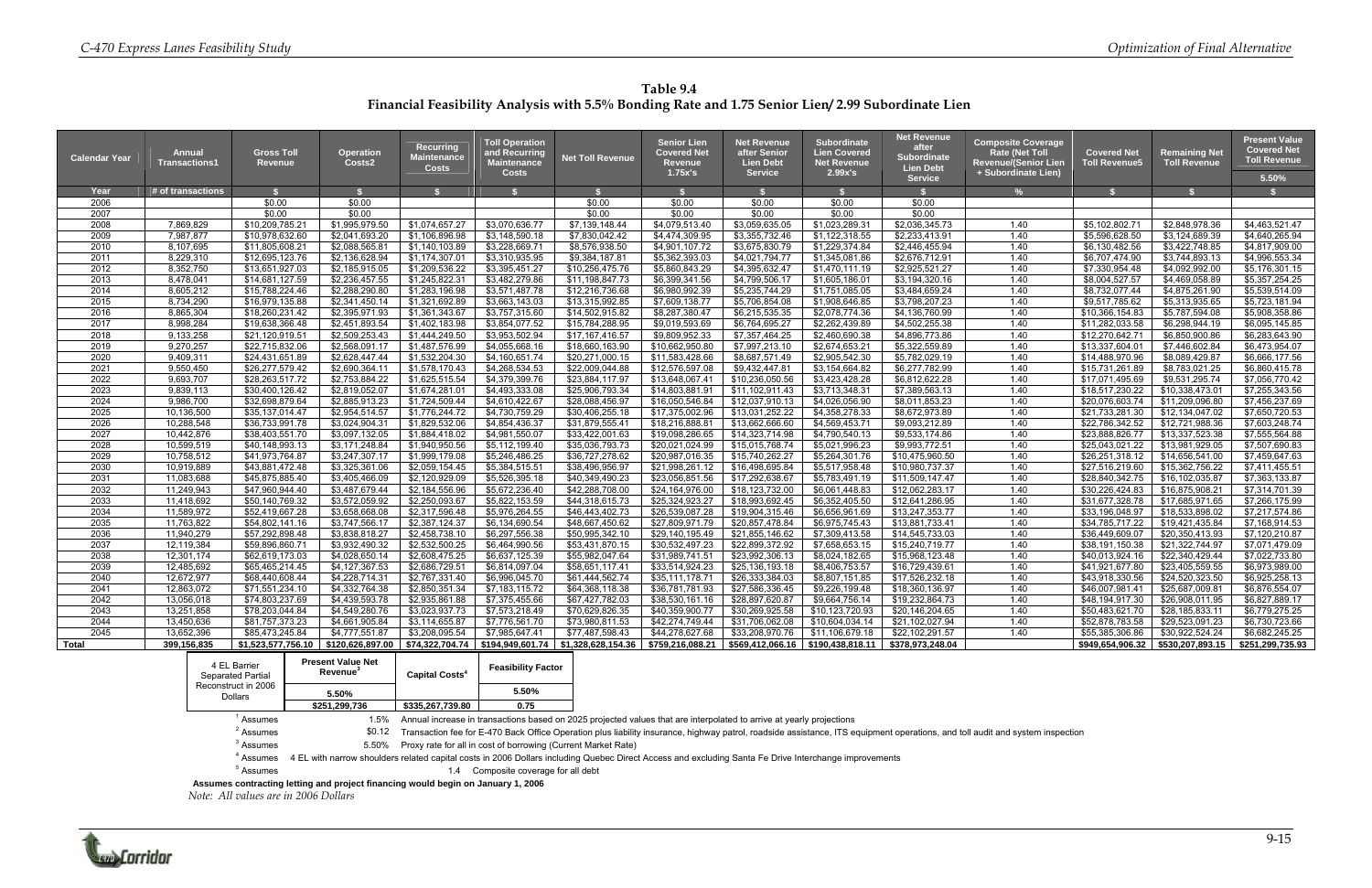

**Table 9.5 Financial Feasibility Analysis with 6.0% Bonding Rate and 1.75 Senior Lien/ 2.99 Subordinate Lien** 

| Calendar Year | <b>Annual</b><br><b>Transactions</b> | <b>Gross Toll</b><br><b>Revenue</b> | <b>Operation</b><br>$\text{Costs}^2$ | <b>Recurring</b><br>Maintenance<br><b>Costs</b> | <b>Toll Operation and</b><br><b>Recurring</b><br><b>Maintenance Costs</b> | <b>Net Toll Revenue</b> | <b>Senior Lien</b><br><b>Covered Net</b><br><b>Revenue</b><br>$1.75x$ 's | <b>Net Revenue</b><br>after Senior<br><b>Lien Debt</b><br><b>Service</b> | <b>Subordinate Lien</b><br><b>Covered Net</b><br>Revenue 2.99x's | Net Revenue<br>after<br><b>Subordinate</b><br><b>Lien Debt</b><br><b>Service</b> | <b>Composite Coverage</b><br><b>Rate (Net Toll Revenue</b><br>/ (Senior Lien +<br><b>Subordinate Lien)</b> | <b>Covered Net</b><br>Toll Revenue | <b>Remaining Net</b><br><b>Toll Revenue</b> | <b>Present Value</b><br><b>Covered Net</b><br><b>Toll Revenue</b><br>6.00% |
|---------------|--------------------------------------|-------------------------------------|--------------------------------------|-------------------------------------------------|---------------------------------------------------------------------------|-------------------------|--------------------------------------------------------------------------|--------------------------------------------------------------------------|------------------------------------------------------------------|----------------------------------------------------------------------------------|------------------------------------------------------------------------------------------------------------|------------------------------------|---------------------------------------------|----------------------------------------------------------------------------|
| Year          | # of transactions                    |                                     |                                      |                                                 |                                                                           |                         |                                                                          |                                                                          |                                                                  |                                                                                  |                                                                                                            |                                    |                                             |                                                                            |
| 2006          |                                      |                                     |                                      |                                                 |                                                                           |                         |                                                                          |                                                                          |                                                                  |                                                                                  |                                                                                                            |                                    |                                             |                                                                            |
| 2007          |                                      |                                     |                                      |                                                 |                                                                           |                         |                                                                          |                                                                          |                                                                  |                                                                                  |                                                                                                            |                                    |                                             |                                                                            |
| 2008          | 7,869,829                            | \$10,209,785.21                     | \$1,995,979.50                       | \$1,074,657.27                                  | \$3,070,636.77                                                            | \$7,139,148.44          | \$4,079,513.40                                                           | \$3,059,635.05                                                           | \$1,023,289.31                                                   | \$2,036,345.73                                                                   | 1.40                                                                                                       | \$5,102,802.71                     | \$2,848,978.36                              | \$4,411,071.67                                                             |
| 2009          | 7,987,877                            | \$10,978,632.60                     | \$2,041,693.20                       | \$1,106,896.98                                  | \$3,148,590.18                                                            | \$7,830,042.42          | \$4,474,309.95                                                           | \$3,355,732.46                                                           | \$1,122,318.55                                                   | \$2,233,413.91                                                                   | 1.40                                                                                                       | \$5,596,628.50                     | \$3,124,689.39                              | \$4,564,108.41                                                             |
| 2010          | 8,107,695                            | \$11,805,608.21                     | \$2,088,565.81                       | \$1,140,103.89                                  | \$3,228,669.71                                                            | \$8,576,938.50          | \$4,901,107.72                                                           | \$3,675,830.79                                                           | \$1,229,374.84                                                   | $\overline{$2,446,455.94}$                                                       | 1.40                                                                                                       | \$6,130,482.56                     | \$3,422,748.85                              | \$4,716,482.94                                                             |
| 2011          | 8.229.310                            | \$12.695.123.76                     | \$2.136.628.94                       | \$1.174.307.01                                  | \$3.310.935.95                                                            | \$9.384.187.81          | \$5.362.393.03                                                           | \$4.021.794.77                                                           | \$1.345.081.86                                                   | \$2.676.712.91                                                                   | 1.40                                                                                                       | \$6,707,474.90                     | \$3.744.893.13                              | \$4.868.293.99                                                             |
| 2012          | 8.352.750                            | \$13,651,927.03                     | \$2,185,915.05                       | \$1,209,536.22                                  | \$3,395,451.27                                                            | \$10,256,475.76         | \$5,860,843.29                                                           | \$4,395,632.47                                                           | \$1.470.111.19                                                   | \$2,925,521.27                                                                   | 1.40                                                                                                       | \$7.330.954.48                     | \$4,092,992.00                              | \$5,019,638.01                                                             |
| 2013          | 8,478,041                            | \$14,681,127.59                     | \$2.236.457.55                       | \$1,245,822.31                                  | \$3,482,279.86                                                            | \$11,198,847.73         | \$6,399,341.56                                                           | \$4,799,506.17                                                           | \$1,605,186.01                                                   | \$3,194,320.16                                                                   | 1.40                                                                                                       | \$8,004,527.57                     | \$4,469,058.89                              | \$5,170,609.21                                                             |
| 2014          | 8,605,212                            | \$15,788,224.46                     | \$2,288,290.80                       | \$1,283,196.98                                  | \$3,571,487.78                                                            | \$12,216,736.68         | \$6,980,992.39                                                           | \$5,235,744.29                                                           | \$1.751.085.05                                                   | \$3,484,659.24                                                                   | 1.40                                                                                                       | \$8,732,077.44                     | \$4,875,261.90                              | \$5,321,299.75                                                             |
| 2015          | 8,734,290                            | \$16,979,135.88                     | \$2,341,450.14                       | \$1,321,692.89                                  | \$3,663,143.03                                                            | \$13,315,992.85         | \$7,609,138.77                                                           | \$5,706,854.08                                                           | \$1,908,646.85                                                   | \$3,798,207.23                                                                   | 1.40                                                                                                       | \$9,517,785.62                     | \$5,313,935.65                              | \$5,471,799.79                                                             |
| 2016          | 8,865,304                            | \$18,260,231.42                     | \$2,395,971.93                       | \$1,361,343.67                                  | \$3,757,315.60                                                            | \$14,502,915.82         | \$8,287,380.47                                                           | \$6,215,535.35                                                           | \$2,078,774.36                                                   | \$4,136,760.99                                                                   | 1.40                                                                                                       | \$10,366,154.83                    | \$5,787,594.08                              | \$5,622,197.61                                                             |
| 2017          | 8,998,284                            | \$19,638,366.48                     | \$2.451.893.54                       | \$1,402,183.98                                  | \$3,854,077.52                                                            | \$15,784,288.95         | \$9,019,593.69                                                           | \$6,764,695.27                                                           | \$2.262.439.89                                                   | \$4,502,255.38                                                                   | 1.40                                                                                                       | \$11.282.033.58                    | \$6,298,944.19                              | \$5,772,579.69                                                             |
| 2018          | 9,133,258                            | \$21,120,919.51                     | \$2,509,253.43                       | \$1,444,249.50                                  | \$3,953,502.94                                                            | \$17,167,416.57         | \$9,809,952.33                                                           | \$7,357,464.25                                                           | \$2,460,690.38                                                   | \$4,896,773.86                                                                   | 1.40                                                                                                       | \$12,270,642.71                    | \$6,850,900.86                              | \$5,923,030.85                                                             |
| 2019          | 9.270.257                            | \$22,715,832.06                     | \$2,568,091.17                       | \$1,487,576.99                                  | \$4,055,668.16                                                            | \$18,660,163.90         | \$10,662,950.80                                                          | \$7,997,213.10                                                           | \$2,674,653.21                                                   | \$5,322,559.89                                                                   | 1.40                                                                                                       | \$13,337,604.01                    | \$7,446,602.84                              | \$6,073,634.29                                                             |
| 2020          | 9,409,311                            | \$24,431,651.89                     | \$2,628,447.44                       | \$1,532,204.30                                  | \$4,160,651.74                                                            | \$20,271,000.15         | \$11,583,428.66                                                          | \$8,687,571.49                                                           | \$2,905,542.30                                                   | \$5,782,029.19                                                                   | 1.40                                                                                                       | \$14,488,970.96                    | \$8,089,429.87                              | \$6,224,471.68                                                             |
| 2021          | 9,550,450                            | \$26,277,579.42                     | \$2,690,364.11                       | \$1,578,170.43                                  | \$4,268,534.53                                                            | \$22,009,044.88         | \$12,576,597.08                                                          | \$9,432,447.81                                                           | \$3,154,664.82                                                   | \$6,277,782.99                                                                   | 1.40                                                                                                       | \$15,731,261.89                    | \$8,783,021.25                              | \$6,375,623.31                                                             |
| 2022          | 9,693,707                            | \$28,263,517.72                     | \$2,753,884.22                       | \$1,625,515.54                                  | \$4,379,399.76                                                            | \$23,884,117.97         | \$13,648,067.41                                                          | \$10,236,050.56                                                          | \$3,423,428.28                                                   | $\overline{$6,812,622.28}$                                                       | 1.40                                                                                                       | \$17,071,495.69                    | \$9,531,295.74                              | \$6,527,168.07                                                             |
| 2023          | 9,839,113                            | \$30,400,126.42                     | \$2,819,052.07                       | \$1,674,281.01                                  | \$4,493,333.08                                                            | \$25,906,793.34         | \$14,803,881.91                                                          | \$11,102,911.43                                                          | \$3,713,348.31                                                   | \$7,389,563.13                                                                   | 1.40                                                                                                       | \$18,517,230.22                    | \$10,338,473.01                             | \$6,679,183.63                                                             |
| 2024          | 9,986,700                            | \$32,698,879.64                     | \$2,885,913.23                       | \$1,724,509.44                                  | \$4,610,422.67                                                            | \$28,088,456.97         | \$16,050,546.84                                                          | \$12,037,910.13                                                          | \$4,026,056.90                                                   | \$8,011,853.23                                                                   | 1.40                                                                                                       | \$20,076,603.74                    | \$11,209,096.80                             | \$6,831,746.45                                                             |
| 2025          | 10.136.500                           | \$35.137.014.47                     | \$2.954.514.57                       | \$1.776.244.72                                  | \$4,730,759.29                                                            | \$30,406,255.18         | \$17.375.002.96                                                          | \$13,031,252.22                                                          | \$4,358,278.33                                                   | \$8.672.973.89                                                                   | 1.40                                                                                                       | \$21.733.281.30                    | \$12.134.047.02                             | \$6.976.874.78                                                             |
| 2026          | 10.288.548                           | \$36.733.991.78                     | \$3.024.904.31                       | \$1,829,532.06                                  | \$4.854.436.37                                                            | \$31.879.555.41         | \$18.216.888.81                                                          | \$13.662.666.60                                                          | \$4.569.453.71                                                   | \$9.093.212.89                                                                   | 1.40                                                                                                       | \$22.786.342.52                    | \$12.721.988.36                             | \$6.900.878.54                                                             |
| 2027          | 10,442,876                           | \$38,403,551.70                     | \$3,097,132.05                       | \$1,884,418.02                                  | \$4,981,550.07                                                            | \$33,422,001.63         | \$19,098,286.65                                                          | \$14,323,714.98                                                          | \$4,790,540.13                                                   | \$9,533,174.86                                                                   | 1.40                                                                                                       | \$23,888,826.77                    | \$13,337,523.38                             | \$6,825,252.43                                                             |
| 2028          | 10.599.519                           | \$40.148.993.13                     | \$3.171.248.84                       | \$1.940.950.56                                  | \$5.112.199.40                                                            | \$35.036.793.73         | \$20.021.024.99                                                          | \$15,015,768.74                                                          | \$5.021.996.23                                                   | \$9,993,772.51                                                                   | 1.40                                                                                                       | \$25.043.021.22                    | \$13.981.929.05                             | \$6,750,015.24                                                             |
| 2029          | 10,758,512                           | \$41,973,764.87                     | \$3.247.307.17                       | \$1,999,179.08                                  | \$5,246,486.25                                                            | \$36,727,278.62         | \$20,987,016.35                                                          | \$15,740,262.27                                                          | \$5.264.301.76                                                   | \$10,475,960.50                                                                  | 1.40                                                                                                       | \$26.251.318.12                    | \$14,656,541.00                             | \$6,675,184.61                                                             |
| 2030          | 10,919,889                           | \$43,881,472.48                     | \$3,325,361.06                       | \$2,059,154.45                                  | \$5,384,515.51                                                            | \$38,496,956.97         | \$21,998,261.12                                                          | \$16,498,695.84                                                          | \$5,517,958.48                                                   | \$10,980,737.37                                                                  | 1.40                                                                                                       | \$27,516,219.60                    | \$15,362,756.22                             | \$6,600,777.11                                                             |
| 2031          | 11,083,688                           | \$45,875,885.40                     | \$3,405,466.09                       | \$2,120,929.09                                  | \$5,526,395.18                                                            | \$40,349,490.23         | \$23,056,851.56                                                          | \$17,292,638.67                                                          | \$5,783,491.19                                                   | \$11,509,147.47                                                                  | 1.40                                                                                                       | \$28,840,342.75                    | \$16,102,035.87                             | \$6,526,808.24                                                             |
| 2032          | 11,249,943                           | \$47,960,944.40                     | \$3,487,679.44                       | \$2,184,556.96                                  | \$5,672,236.40                                                            | \$42,288,708.00         | \$24.164.976.00                                                          | \$18,123,732.00                                                          | \$6,061,448.83                                                   | \$12,062,283.17                                                                  | 1.40                                                                                                       | \$30,226,424.83                    | \$16,875,908.21                             | \$6,453,292.53                                                             |
| 2033          | 11,418,692                           | \$50,140,769.32                     | \$3,572,059.92                       | \$2,250,093.67                                  | \$5,822,153.59                                                            | \$44,318,615.73         | \$25,324,923.27                                                          | \$18,993,692.45                                                          | \$6,352,405.50                                                   | \$12,641,286.95                                                                  | 1.40                                                                                                       | \$31,677,328.78                    | \$17,685,971.65                             | \$6,380,243.55                                                             |
| 2034          | 11,589,972                           | \$52,419,667.28                     | \$3,658,668.08                       | \$2,317,596.48                                  | \$5,976,264.55                                                            | \$46,443,402.73         | \$26,539,087.28                                                          | \$19,904,315.46                                                          | \$6,656,961.69                                                   | \$13,247,353.77                                                                  | 1.40                                                                                                       | \$33,196,048.97                    | \$18,533,898.02                             | \$6,307,673.96                                                             |
| 2035          | 11,763,822                           | \$54,802,141.16                     | \$3,747,566.17                       | \$2,387,124.37                                  | \$6,134,690.54                                                            | \$48,667,450.62         | \$27,809,971.79                                                          | \$20,857,478.84                                                          | \$6,975,745.43                                                   | \$13,881,733.41                                                                  | 1.40                                                                                                       | \$34,785,717.22                    | \$19,421,435.84                             | \$6,235,595.53                                                             |
| 2036          | 11,940,279                           | \$57,292,898.48                     | \$3,838,818.27                       | \$2,458,738.10                                  | \$6,297,556.38                                                            | \$50,995,342.10         | \$29,140,195.49                                                          | \$21,855,146.62                                                          | \$7,309,413.58                                                   | \$14,545,733.03                                                                  | 1.40                                                                                                       | \$36,449,609.07                    | \$20,350,413.93                             | \$6,164,019.22                                                             |
| 2037          | 12,119,384                           | \$59,896,860.71                     | \$3,932,490.32                       | \$2,532,500.25                                  | \$6,464,990.56                                                            | \$53,431,870.15         | \$30,532,497.23                                                          | \$22,899,372.92                                                          | \$7,658,653.15                                                   | \$15,240,719.77                                                                  | 1.40                                                                                                       | \$38,191,150.38                    | \$21,322,744.97                             | $\sqrt{$6,092,955}.19$                                                     |
| 2038          | 12,301,174                           | \$62,619,173.03                     | \$4,028,650.14                       | \$2,608,475.25                                  | \$6,637,125.39                                                            | \$55,982,047.64         | \$31,989,741.51                                                          | \$23,992,306.13                                                          | \$8,024,182.65                                                   | \$15,968,123.48                                                                  | 1.40                                                                                                       | \$40,013,924.16                    | \$22,340,429.44                             | \$6,022,412.84                                                             |
| 2039          | 12,485,692                           | \$65.465.214.45                     | \$4.127.367.53                       | \$2,686,729.51                                  | \$6,814,097.04                                                            | \$58,651,117.41         | \$33.514.924.23                                                          | \$25,136,193.18                                                          | \$8,406,753.57                                                   | \$16,729,439.61                                                                  | 1.40                                                                                                       | \$41.921.677.80                    | \$23.405.559.55                             | \$5,952,400.84                                                             |
| 2040          | 12.672.977                           | \$68,440,608.44                     | \$4.228.714.31                       | \$2,767,331.40                                  | \$6,996,045.70                                                            | \$61,444,562.74         | \$35,111,178.71                                                          | \$26,333,384.03                                                          | \$8,807,151.85                                                   | \$17,526,232.18                                                                  | 1.40                                                                                                       | \$43.918.330.56                    | \$24.520.323.50                             | \$5,882,927.17                                                             |
| 2041          | 12.863.072                           | \$71.551.234.10                     | \$4.332.764.38                       | \$2.850.351.34                                  | \$7.183.115.72                                                            | \$64.368.118.38         | \$36.781.781.93                                                          | \$27,586,336.45                                                          | \$9.226.199.48                                                   | \$18,360,136.97                                                                  | 1.40                                                                                                       | \$46,007,981.41                    | \$25.687.009.81                             | \$5.813.999.13                                                             |
| 2042          | 13,056,018                           | \$74,803,237.69                     | \$4,439,593.78                       | \$2,935,861.88                                  | \$7,375,455.66                                                            | \$67,427,782.03         | \$38,530,161.16                                                          | \$28,897,620.87                                                          | \$9,664,756.14                                                   | \$19,232,864.73                                                                  | 1.40                                                                                                       | \$48,194,917.30                    | \$26,908,011.95                             | \$5,745,623.41                                                             |
| 2043          | 13,251,858                           | \$78,203,044.84                     | \$4,549,280.76                       | \$3,023,937.73                                  | \$7,573,218.49                                                            | \$70,629,826.35         | \$40.359.900.77                                                          | \$30.269.925.58                                                          | \$10,123,720.93                                                  | \$20.146.204.65                                                                  | 1.40                                                                                                       | \$50.483.621.70                    | \$28,185,833.11                             | \$5.677.806.09                                                             |
| 2044          | 13,450,636                           | \$81,757,373.23                     | \$4,661,905.84                       | \$3,114,655.87                                  | \$7,776,561.70                                                            | \$73,980,811.53         | \$42.274.749.44                                                          | \$31.706.062.08                                                          | \$10,604,034.14                                                  | \$21.102.027.94                                                                  | 1.40                                                                                                       | \$52,878,783.58                    | \$29,523,091.23                             | \$5,610,552.67                                                             |
| 2045          | 13,652,396                           | \$85,473,245.84                     | \$4,777,551.87                       | \$3,208,095.54                                  | \$7,985,647.41                                                            | \$77,487,598.43         | \$44,278,627.68                                                          | \$33,208,970.76                                                          | \$11,106,679.18                                                  | \$22,102,291.57                                                                  | 1.40                                                                                                       | \$55,385,306.86                    | \$30,922,524.24                             | \$5,543,868.09                                                             |
| <b>Total</b>  | 399,156,835                          | \$1,523,577,756.10                  | \$120,626,897.00                     | \$74,322,704.74                                 | \$194,949,601.74                                                          | \$1,328,628,154.36      | \$759,216,088.21                                                         | \$569,412,066.16                                                         | \$190,438,818.11                                                 | \$378,973,248.04                                                                 |                                                                                                            | \$949,654,906.32                   | \$530,207,893.15                            | $\frac{226,712,100.51}{2}$                                                 |

1.3 Composite coverage for all debt **Assumes contracting letting and project financing would begin on January 1, 2006** 

| 4 EL Barrier<br>Separated Partial | <b>Present Value</b><br>Net Revenue <sup>3</sup> | Capital Costs <sup>4</sup>                 | Feasibility<br>Factor |  |  |
|-----------------------------------|--------------------------------------------------|--------------------------------------------|-----------------------|--|--|
| Reconstruct in<br>2006 Dollars    | $6.00\%$                                         |                                            | $6.00\%$              |  |  |
|                                   | \$226,712,101                                    | 335,267,740<br>\$                          | 0.68                  |  |  |
| Assumes                           | 1.5%                                             | Annual increase in transactions based on 2 |                       |  |  |

<sup>1</sup> Assumes 1.5% Annual increase in transactions based on 2025 projected values that are interpolated to arrive at yearly projections<sup>2</sup><br><sup>2</sup> Assumes \$0.12 Transaction fee for E-470 Back Office Operation plus liability ins

\$0.12 Transaction fee for E-470 Back Office Operation plus liability insurance, highway patrol, roadside assistance, ITS equipment operations, and toll audit and system inspection

 $3$  Assumes 6.00% Proxy rate for all in cost of borrowing (Current Market Rate plus 50 basis points)

<sup>4</sup> Assumes 4 EL with narrow shoulders related capital costs in 2006 Dollars including Quebec Direct Access and excluding Santa Fe Drive Interchange improvements  $1.3$  Composite coverage for all debt

*Note: All values are in 2006 Dollars*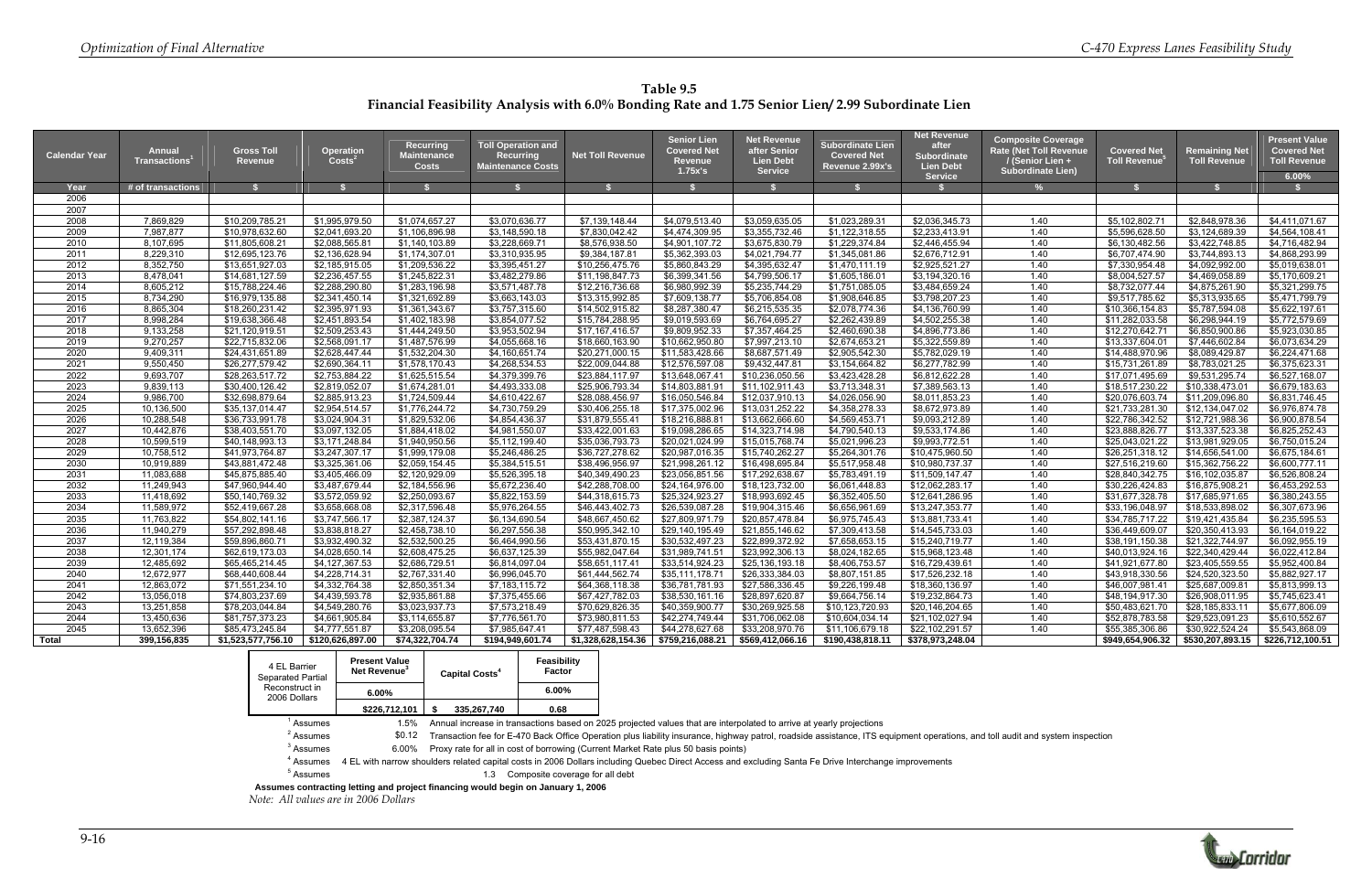#### **9.3 TRAFFIC OPERATIONS OF LOCAL ARTERIAL NETWORK**

In addition to evaluating the traffic operations in the C-470 express lanes and the general purpose lanes; the surface street network was also analyzed to determine whether the proposed facility would cause any adverse effects to arterial capacity or signal operations. Potential impacts were identified by comparing the operations of the express lane alternative to the 2025 No-Actions Alternative. The analysis of the surface street network looked specifically at intersection delay and LOS.

The LOS analysis indicates that 56 of the 67 intersections in the study area operate at LOS D or better during the AM peak hour, and 45 intersections during the PM peak hour. Those intersections projected to operate at LOS E or worse are the major arterial signalized intersections located along County Line Road from Broadway to Yosemite Street, and along Dry Creek Road from University Boulevard to Yosemite Street. Locations where the overall intersection delay was larger than the No-Action Alternative were evaluated to determine potential improvements to mitigate the increase in delay. The analysis identified the locations noted below as having some degradation of operations as a result of the express lanes:

- Lucent Boulevard/County Line Road
- Broadway/County Line Road
- University Boulevard/County Line Road
- Quebec Street/County Line Road
- Colorado Boulevard/Dry Creek Road

To mitigate the increased delay and congestion as a result of the express lanes, the following intersection improvements are recommended. It is important to note that the improvements identified below are in addition to the improvements outlined in the County Line Road EA that are assumed to be pre-existing.

Lucent Boulevard/County Line Road

Construct an additional westbound left turn lane along County Line Road.

Broadway/County Line Road

- Construct a 450 foot right turn acceleration lane on County Line Road west of Broadway.
- Construct a 550 foot right turn acceleration lane on County Line Road east of Broadway.
- Construct a continuous northbound right turn lane between the C-470 westbound off-ramp and County Line Road.
- Construct a 300 foot right turn auxiliary lane on southbound Broadway between County Line Road and C-470.

University Boulevard/County Line Road

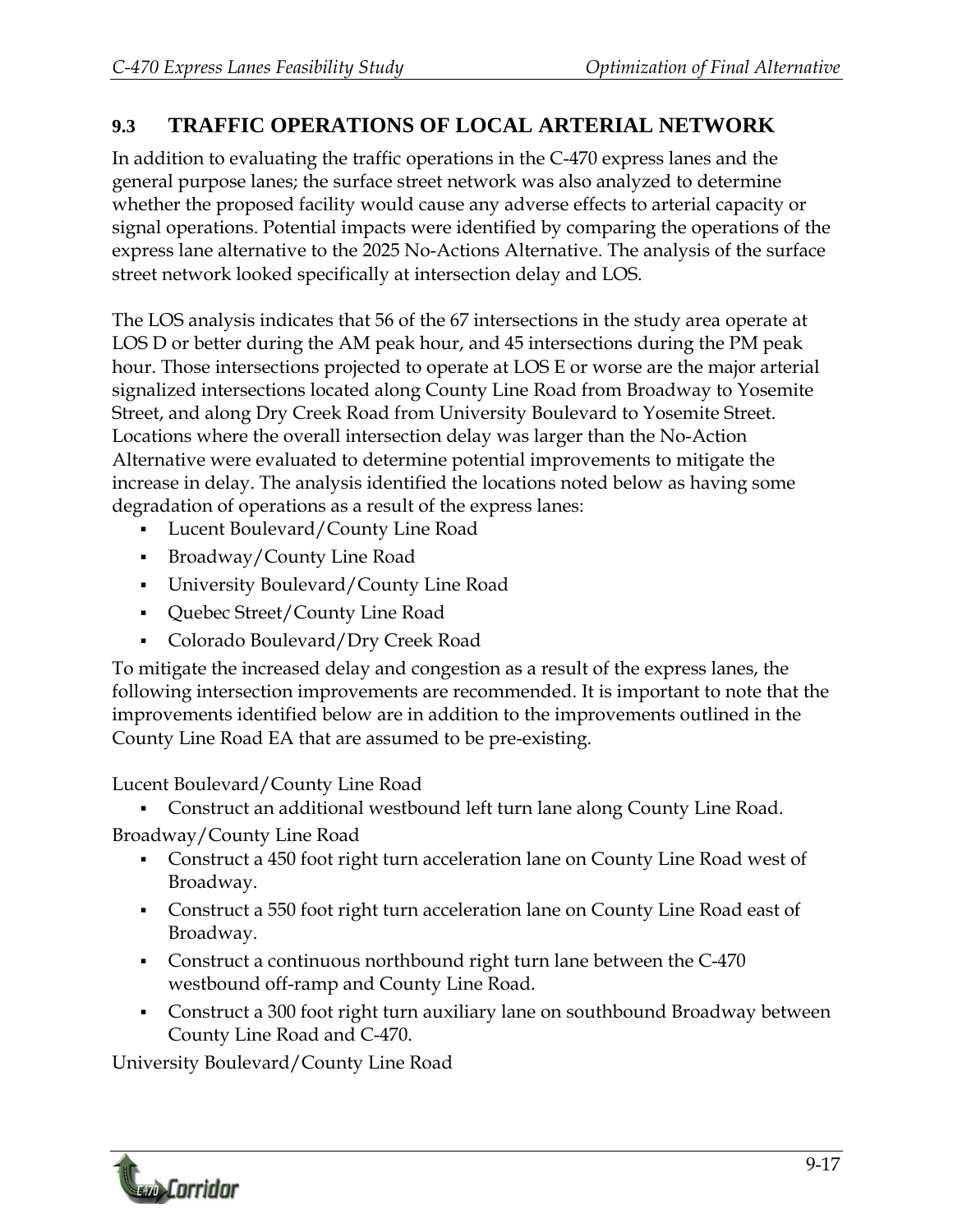- Construct a continuous northbound right turn lane between the C-470 westbound off-ramp and County Line Road.
- Construct a 600 foot right turn acceleration lane on University Boulevard south of County Line Road.
- Construct a 500 foot acceleration lane for the northbound to eastbound right turn lane.

Colorado Boulevard/Dry Creek Road

- Construct a 175 foot southbound right turn deceleration lane along Colorado Boulevard.
- Construct a 200 foot right turn acceleration lane on Dry Creek Road west of Colorado Boulevard.
- Construct a 400 foot right turn acceleration lane on Dry Creek Road east of Colorado Boulevard.

Quebec Street/County Line Road

 Construct a continuous southbound right turn acceleration/deceleration lane on Quebec Street north of County Line Road.

As noted previously in Chapter 9.1, the proposed express lane access at Colorado Boulevard received considerable attention from local residents and stakeholders who voiced both support and opposition to the concept. Extensive analysis and outreach were performed to address the public's concerns and identify potential impacts.

Results of the traffic impact analysis for Colorado Boulevard between University Boulevard and Dry Creek Road indicate all the intersections along Colorado Boulevard operate acceptably with the proposed express lane access in place. The intersections are all projected to have enough reserve capacity to handle additional traffic despite increased volumes along Colorado Boulevard due to the proposed T-ramp access. The alternative provision of an access at University or complete elimination of access in the vicinity of Colorado Boulevard would translate to an increased burden on already congested intersections on major streets, higher out-of-way trips, and significant congestion on C-470. These detrimental effects due to providing access at other locations or completely eliminating the access to express lanes in this area are not offset by the benefits of lower volumes on Colorado Boulevard. A significant portion of the additional volume (due to the T-ramps) is south of Dry Creek Road. The T-ramp serves residents adjacent to Colorado Boulevard, which helps reduce out-of-way trips on adjacent streets. The T-ramp access also provides better and more reliable access to C-470. A summary of the Colorado Boulevard analysis is in Appendix F.

## **9.4 ROW REQUIREMENTS**

As part of the roadway design, an assessment of necessary ROW acquisition was completed to estimate a cost to acquire the properties identified. In locations where ROW impacts were identified, impacted property owners were contacted and invited to

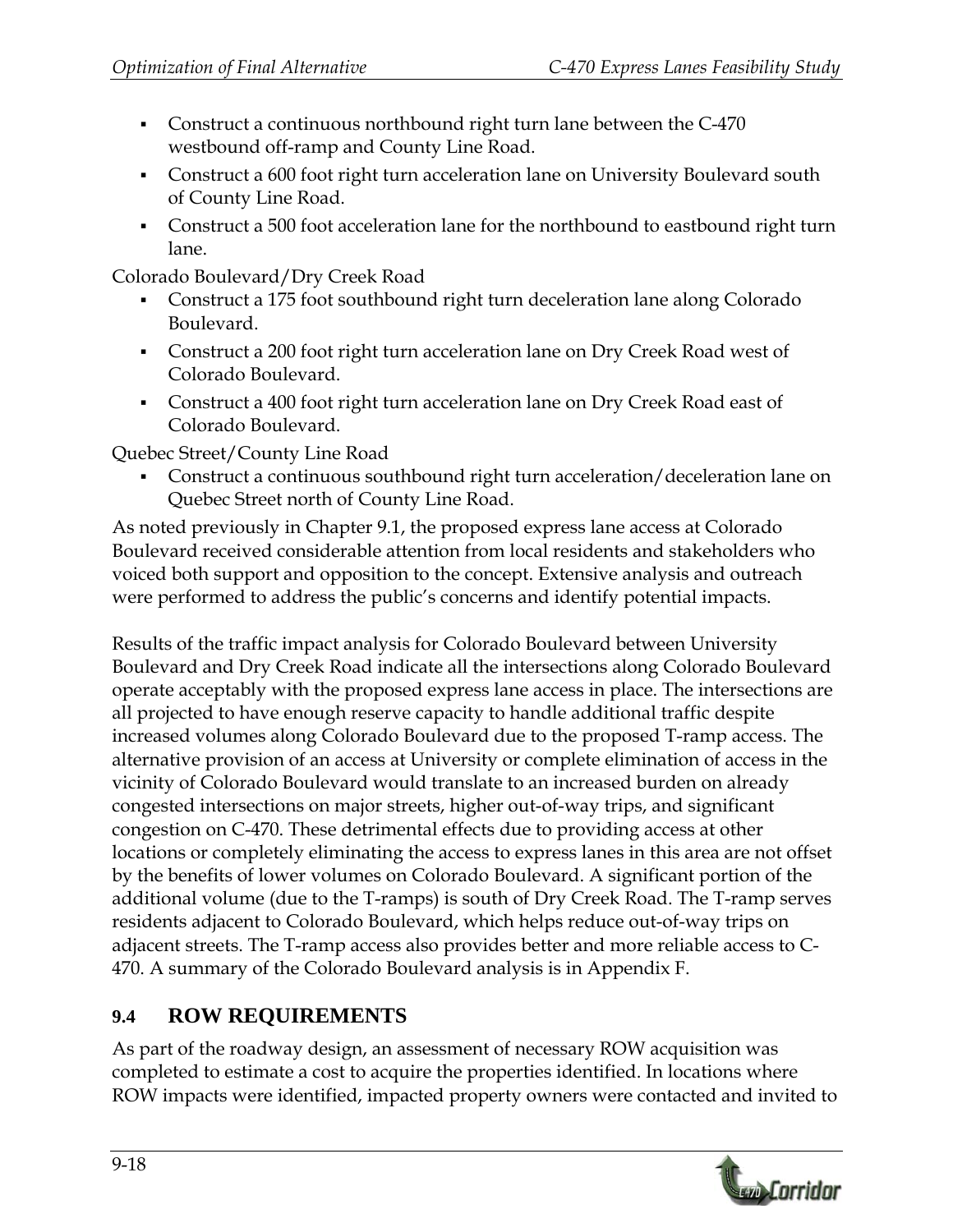attend public meetings. The majority of the ROW impacts required only minor ROW acquisitions from each parcel and no impact to any structures. The projected ROW impacts for C-470 between I-25 and Kipling Parkway is 58 parcels, totaling 20.36 acres.

# **9.5 HIGH-OCCUPANCY VECHICLE COMPONENT**

The original application by CDOT to the FHWA's VPPP proposed the study of High Occupancy Toll lanes along the C-470 corridor. Based on results from the C-470 user survey and regional vehicle occupancy studies performed by DRCOG, fewer than 6 percent of Denver commuters carpool daily. Also, underutilization of HOV facilities around the county is causing many of them to be converted to HOT lane facilities to optimize the benefit of the capital investment. Such a conversion is currently being implemented on the I-25 HOV lanes from downtown Denver to US 36.

A HOT lane facility carries with it several additional characteristics that must be considered when evaluating whether to allow HOVs to ride free in express lanes. HOT lanes require additional enforcement to catch violators because automated HOT technology does not yet exist. Manual enforcement has many adverse consequences and operational challenges, as well as additional operation costs. Manual enforcement typically requires an enforcement viewing area adjacent to the express lanes, thus requiring additional roadway width, resulting in increased capital cost. Manual enforcement is difficult when identifying the number of vehicle occupants when vehicles are traveling through the enforcement zone at high speeds. Also, the larger footprint of HOT lanes translates to more environmental impacts, greater ROW impacts, and increased construction and operational cost. Operationally, enforcement becomes a major challenge – both logistically and financially. Debate is still ongoing as to how best to separate single occupancy vehicles and HOVs and ensure efficient, equitable enforcement.

Another consideration in this assessment is how free HOV use would affect revenue generation. A quick assessment would be to assume that a maximum of 6 percent of potential express lane users would be removed from the revenue stream. This equates to approximately \$14 million in lost revenue over 40 years, reducing the feasibility factor by 5 percent. This minor reduction in revenue probably has a negligible effect on the feasibility rating.

Given all these considerations, it is believed that the decision of whether HOVs would be tolled or allowed to use the facility free would ultimately be a policy decision made by the CTE.